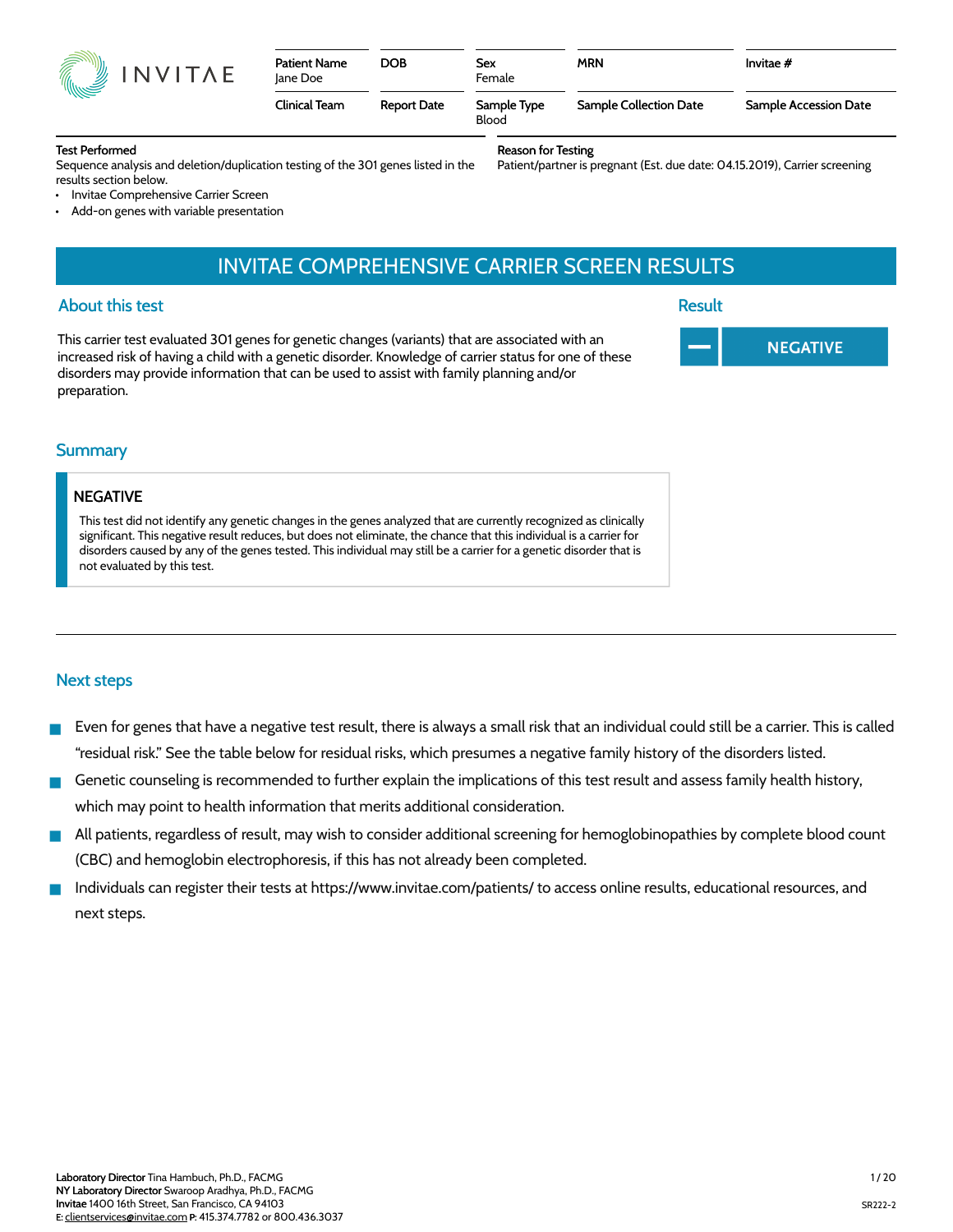

### Results to note

#### Pseudodeficiency allele

Benign change, c.1685T>C (p.Ile562Thr), known to be a pseudodeficiency allele, identified in the GALC gene. Pseudodeficiency alleles are not known to be associated with disease, including Krabbe disease.

The presence of a pseudodeficiency allele does not impact this individual's risk to be a carrier. Individuals with pseudodeficiency alleles may exhibit false positive results on related biochemical tests, including newborn screening; however, pseudodeficiency alleles are not known to cause disease, including Krabbe disease. Carrier testing for the reproductive partner is not indicated.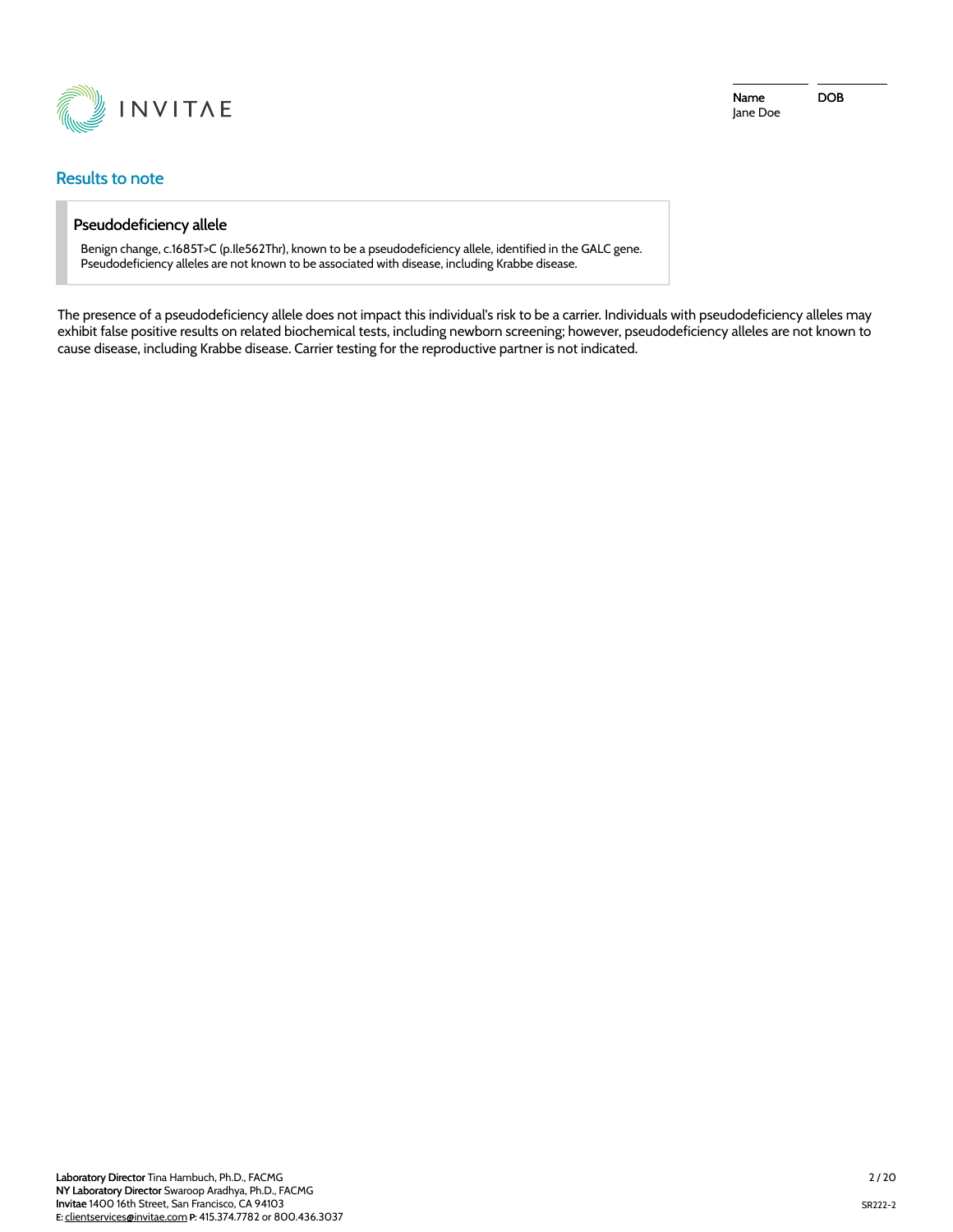

### **Residual risk**

This table displays residual risks after a negative result for each of the genes and corresponding disorders. The values provided assume a negative family history and the absence of symptoms for each disorder. Residual risk values are provided for disorders when carrier frequency is equal to, or greater than, 1 in 500. For disorders with carrier frequency less than 1 in 500, residual risk is considered to be reduced substantially. When provided, residual risk values are inferred from published carrier frequencies, and estimated detection rates are based on testing technologies used at Invitae. Residual risks are provided only as a guide for assessing approximate risk given a negative result; values will vary based on the exact ethnic background of an individual. With individuals of mixed ethnicity, it is recommended to use the highest residual risk estimate. For any genes marked with an asterisk\*, refer to the Limitations section below for detailed coverage information. In the case of a sample-specific limitation, "N/A" indicates that an accurate residual risk value could not be calculated. AR = autosomal recessive, XL = X-linked, AD = autosomal dominant.

| Disorder (inheritance)                                                                          | Gene              | <b>Ethnicity</b>                                                              | Carrier<br>frequency<br>before<br>screening             | Carrier<br>residual risk<br>after<br>negative<br>result   |
|-------------------------------------------------------------------------------------------------|-------------------|-------------------------------------------------------------------------------|---------------------------------------------------------|-----------------------------------------------------------|
| 3-beta-hydroxysteroid dehydrogenase type II deficiency<br>(congenital adrenal hyperplasia) (AR) | HSD3B2            | Pan-ethnic                                                                    | $\leq$ 1 in 500                                         | Reduced                                                   |
| 3-hydroxy-3-methylglutarayl-CoA lyase deficiency (AR)                                           | <b>HMGCL</b>      | Pan-ethnic<br>Portuguese                                                      | $\leq$ 1 in 500<br>1 in 160                             | Reduced<br>1 in 15900                                     |
| 3-methylcrotonyl-CoA carboxylase (3-MCC) deficiency<br>(MCCC1-related) (AR)                     | MCCC1             | Pan-ethnic                                                                    | 1 in 134                                                | 1 in 13300                                                |
| 3-methylcrotonyl-CoA carboxylase (3-MCC) deficiency<br>(MCCC2-related) (AR)                     | MCCC <sub>2</sub> | Pan-ethnic                                                                    | 1 in 134                                                | 1 in 13300                                                |
| 3-methylglutaconic aciduria type III (Costeff optic atrophy)<br>(AR)                            | OPA3              | Pan-ethnic<br>Sephardic Jewish (Iraqi)                                        | $\leq$ 1 in 500<br>1 in 10                              | Reduced<br>1 in 900                                       |
| 11-beta-hydroxylase-deficient congenital adrenal<br>hyperplasia (AR)                            | CYP11B1           | Pan-ethnic<br>Sephardic Jewish (Moroccan)                                     | 1 in 194<br>$1$ in $40$                                 | 1 in 19300<br>1 in 3900                                   |
| 17-alpha-hydroxylase-deficient congenital adrenal<br>hyperplasia (AR)                           | CYP17A1           | Pan-ethnic                                                                    | $\leq$ 1 in 500                                         | Reduced                                                   |
| Abetalipoproteinemia (AR)                                                                       | <b>MTTP</b>       | Ashkenazi lewish<br>Pan-ethnic                                                | 1 in 131<br>$\leq$ 1 in 500                             | 1 in 13000<br>Reduced                                     |
| ACAD9 deficiency (AR)                                                                           | ACAD <sub>9</sub> | Pan-ethnic                                                                    | $\leq$ 1 in 500                                         | Reduced                                                   |
| Achromatopsia (CNGB3-related) (AR)                                                              | CNGB3             | Pan-ethnic                                                                    | 1 in 93                                                 | 1 in 9200                                                 |
| Acrodermatitis enteropathica (AR)                                                               | <b>SLC39A4</b>    | Pan-ethnic                                                                    | 1 in 354                                                | 1 in 35300                                                |
| Adenosine deaminase deficiency (AR)                                                             | <b>ADA</b>        | Pan-ethnic                                                                    | 1 in 224                                                | 1 in 2788                                                 |
| Aicardi-Goutières syndrome (SAMHD1-related) (AR)                                                | SAMHD1            | Pan-ethnic                                                                    | $\leq$ 1 in 500                                         | Reduced                                                   |
| Aldosterone synthase deficiency (AR)                                                            | CYP11B2           | Pan-ethnic<br>Sephardic Jewish (Iranian)                                      | $\leq$ 1 in 500<br>1 in 30                              | Reduced<br>1 in 2900                                      |
| Alkaptonuria (AR)                                                                               | <b>HGD</b>        | Pan-ethnic<br>Slovakian                                                       | 1 in 250<br>1 in 69                                     | 1 in 24900<br>1 in 6800                                   |
| Alpha-1 antitrypsin deficiency (AR)                                                             | <b>SERPINA1</b>   | African-American<br>East Asian<br>Hispanic<br>Northern European<br>Pan-ethnic | $1$ in 29<br>1 in 249<br>1 in 9<br>1 in 10<br>$1$ in 13 | 1 in 560<br>1 in 4960<br>1 in 160<br>1 in 180<br>1 in 240 |
| Alpha-mannosidosis (AR)                                                                         | MAN2B1            | Pan-ethnic                                                                    | 1 in 354                                                | 1 in 35300                                                |
| Alpha-thalassemia (AR)                                                                          | HBA1/HBA2 *       | African-American<br>Asian<br>Caucasian                                        | 1 in 30<br>$1$ in 20<br>$\leq$ 1 in 500                 | 1 in 291<br>1 in 191<br>Reduced                           |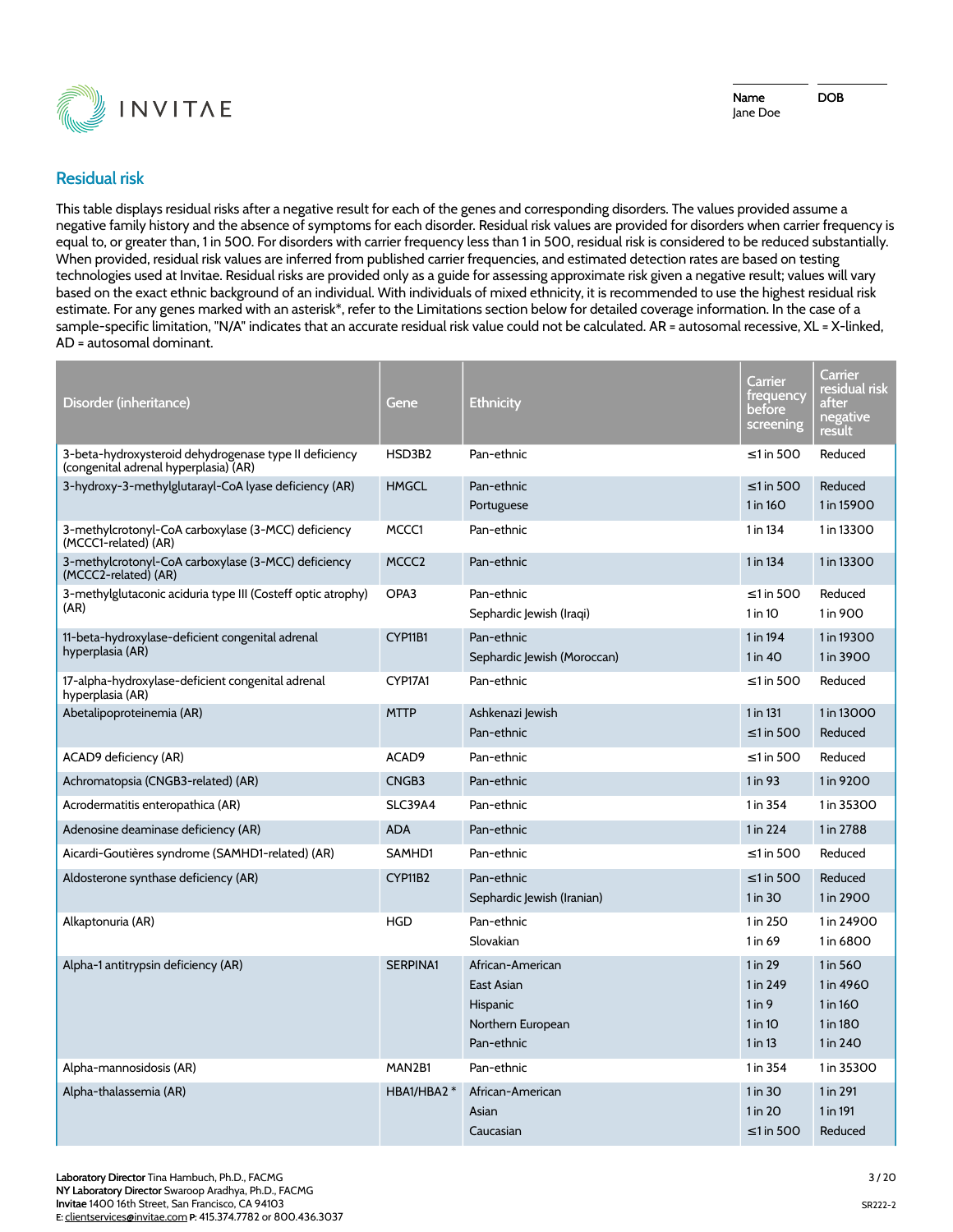

| Disorder (inheritance)                                                          | Gene           | <b>Ethnicity</b>                                                 | Carrier<br>frequency<br>before<br>screening | Carrier<br>residual risk<br>after<br>negative<br>result |
|---------------------------------------------------------------------------------|----------------|------------------------------------------------------------------|---------------------------------------------|---------------------------------------------------------|
|                                                                                 |                | Pan-ethnic                                                       | 1 in 25                                     | 1 in 241                                                |
| Alpha-thalassemia X-linked intellectual disability syndrome<br>(XL)             | <b>ATRX</b>    | Pan-ethnic                                                       | $\leq$ 1 in 500                             | Reduced                                                 |
| Alport syndrome (COL4A3-related) (AR)                                           | COL4A3         | Ashkenazi Jewish<br>Caucasian<br>Pan-ethnic                      | 1 in 192<br>1 in 284<br>1 in 354            | 1 in 19100<br>1 in 28300<br>1 in 35300                  |
| Alport syndrome (COL4A4-related) (AR)                                           | COL4A4         | Pan-ethnic                                                       | 1 in 353                                    | 1 in 35200                                              |
| Alport syndrome, X-linked (COL4A5-related) (XL)                                 | <b>COL4A5*</b> | Pan-ethnic                                                       | $\leq$ 1 in 500                             | Reduced                                                 |
| Alstrom syndrome (AR)                                                           | ALMS1          | Pan-ethnic                                                       | ≤1 in 500                                   | Reduced                                                 |
| Andermann syndrome (AR)                                                         | <b>SLC12A6</b> | French Canadian (Saguenay-Lac-St-Jean)<br>Pan-ethnic             | 1 in 23<br>≤1 in 500                        | 1 in 2200<br>Reduced                                    |
| Arginase deficiency (AR)                                                        | ARG1           | Pan-ethnic                                                       | 1 in 274                                    | 1 in 27300                                              |
| Argininosuccinic aciduria (AR)                                                  | <b>ASL</b>     | Pan-ethnic                                                       | 1 in 133                                    | 1 in 1321                                               |
| Aromatase deficiency (AR)                                                       | CYP19A1        | Pan-ethnic                                                       | ≤1 in 500                                   | Reduced                                                 |
| Asparagine synthetase deficiency (AR)                                           | <b>ASNS</b>    | Pan-ethnic<br>Sephardic Jewish (Iranian)                         | ≤1 in 500<br>1 in 80                        | Reduced<br>1 in 7900                                    |
| Aspartylglucosaminuria (AR)                                                     | AGA            | Finnish<br>Pan-ethnic                                            | 1 in 69<br>≤1 in 500                        | 1 in 6800<br>Reduced                                    |
| Ataxia telangiectasia (AR)                                                      | <b>ATM</b>     | Pan-ethnic<br>Sephardic Jewish                                   | 1 in 100<br>1 in 69                         | 1 in 9900<br>1 in 6800                                  |
| Ataxia with Vitamin E deficiency (AR)                                           | <b>TTPA</b>    | Italian<br>Pan-ethnic                                            | 1 in 274<br>≤1 in 500                       | 1 in 2731<br>Reduced                                    |
| Autoimmune polyendocrinopathy with candidiasis and<br>ectodermal dysplasia (AR) | <b>AIRE</b>    | Finnish<br>Pan-ethnic<br>Sardinian<br>Sephardic Jewish (Iranian) | 1 in 79<br>1 in 150<br>$1$ in 60<br>1 in 48 | 1 in 7800<br>1 in 14900<br>1 in 5900<br>1 in 4700       |
| Autosomal recessive deafness 77 (AR)                                            | LOXHD1         | Ashkenazi Jewish<br>Pan-ethnic                                   | 1 in 180<br>$\leq$ 1 in 500                 | 1 in 17900<br>Reduced                                   |
| Autosomal recessive spastic ataxia of Charlevoix-Saguenay SACS<br>(ARSACS) (AR) |                | French Canadian (Saguenay-Lac-St-Jean)<br>Pan-ethnic             | 1 in 21<br>$\leq$ 1 in 500                  | 1 in 2000<br>Reduced                                    |
| Bardet-Biedl syndrome (BBS1-related) (AR)                                       | BBS1           | Faroese<br>Pan-ethnic                                            | 1 in 30<br>1 in 330                         | 1 in 2900<br>1 in 32900                                 |
| Bardet-Biedl syndrome (BBS2-related) (AR)                                       | BBS2           | Ashkenazi Jewish<br>Pan-ethnic                                   | 1 in 140<br>1 in 560                        | 1 in 13900<br>Reduced                                   |
| Bardet-Biedl syndrome (BBS10-related) (AR)                                      | BBS10          | Pan-ethnic                                                       | 1 in 354                                    | 1 in 35300                                              |
| Bardet-Biedl syndrome (BBS12-related) (AR)                                      | BBS12          | Pan-ethnic                                                       | 1 in 708                                    | Reduced                                                 |
| Bartter syndrome type IV (BSND-related) (AR)                                    | <b>BSND</b>    | Pan-ethnic                                                       | $\leq$ 1 in 500                             | Reduced                                                 |
| Bernard-Soulier syndrome (GP1BA-related) (AR)                                   | GP1BA*         | Pan-ethnic                                                       | $\leq$ 1 in 500                             | Reduced                                                 |
| Bernard-Soulier syndrome (GP9-related) (AR)                                     | GP9            | Pan-ethnic                                                       | ≤1 in 500                                   | Reduced                                                 |
| Beta-ketothiolase deficiency (AR)                                               | ACAT1          | Caucasian                                                        | 1 in 354                                    | 1 in 35300                                              |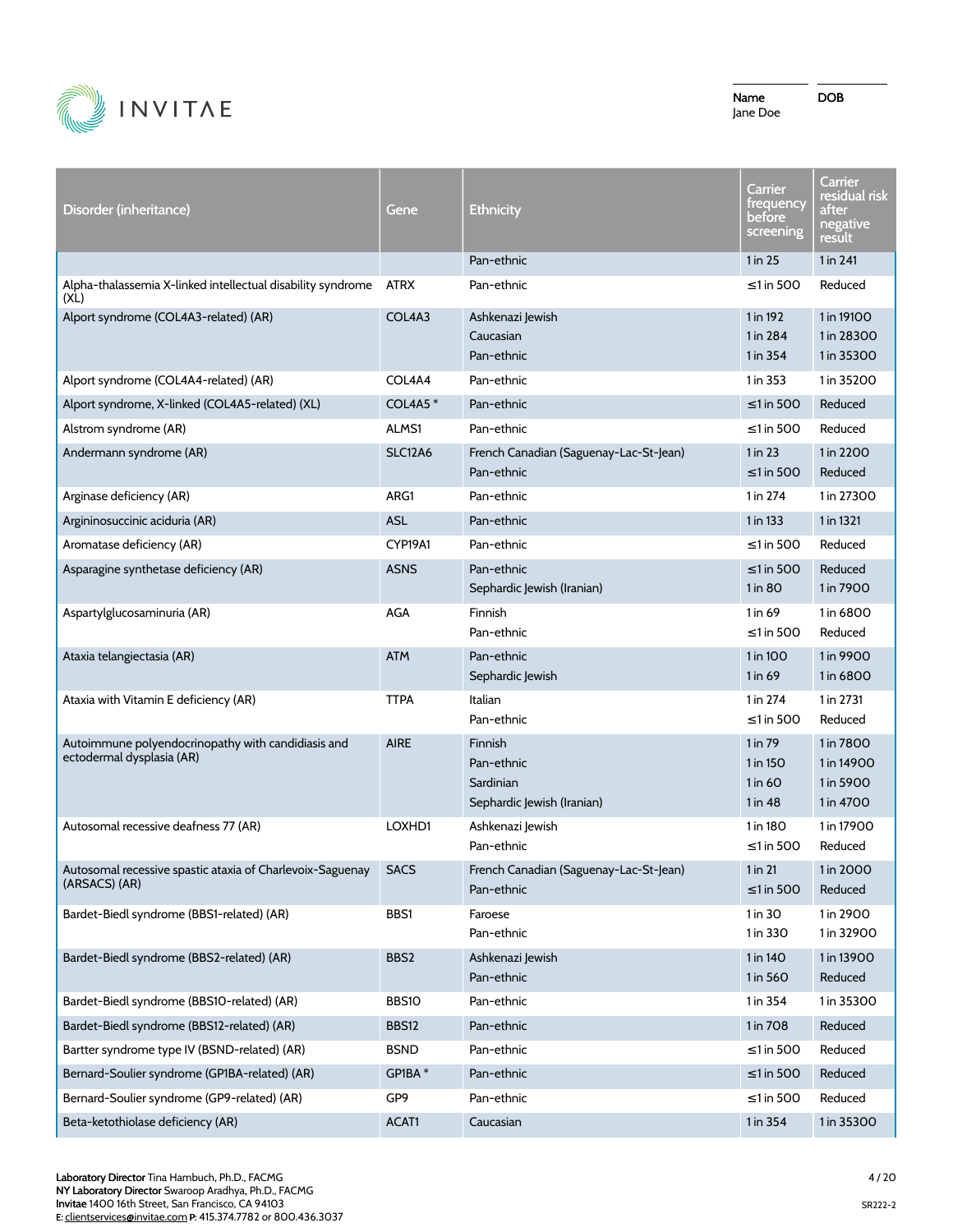

| Disorder (inheritance)                                                   | Gene              | <b>Ethnicity</b>                                                                                                                                                                                | Carrier<br>trequency<br>before<br>screening                     | Carrier<br>residual risk<br>after<br>negative<br>result                   |
|--------------------------------------------------------------------------|-------------------|-------------------------------------------------------------------------------------------------------------------------------------------------------------------------------------------------|-----------------------------------------------------------------|---------------------------------------------------------------------------|
|                                                                          |                   | Pan-ethnic                                                                                                                                                                                      | $\leq$ 1 in 500                                                 | Reduced                                                                   |
| Biotinidase deficiency (AR)                                              | <b>BTD</b>        | Pan-ethnic                                                                                                                                                                                      | 1 in 125                                                        | 1 in 12400                                                                |
| Bloom syndrome (AR)                                                      | <b>BLM</b>        | Ashkenazi Jewish<br>Pan-ethnic                                                                                                                                                                  | 1 in 100<br>$\leq$ 1 in 500                                     | 1 in 9900<br>Reduced                                                      |
| Canavan disease (AR)                                                     | <b>ASPA</b>       | Ashkenazi Jewish<br>Pan-ethnic                                                                                                                                                                  | $1$ in 57<br>1 in 159                                           | 1 in 5600<br>1 in 15800                                                   |
| Carbamoylphosphate synthetase I deficiency (AR)                          | CPS1              | Pan-ethnic                                                                                                                                                                                      | $\leq$ 1 in 500                                                 | Reduced                                                                   |
| Carnitine palmitoyltransferase I deficiency (AR)                         | CPT1A             | <b>Hutterite</b><br>Pan-ethnic                                                                                                                                                                  | 1 in 16<br>$\leq$ 1 in 500                                      | 1 in 1500<br>Reduced                                                      |
| Carnitine palmitoyltransferase II deficiency (AR)                        | CPT <sub>2</sub>  | Ashkenazi Jewish<br>Pan-ethnic                                                                                                                                                                  | 1 in 45<br>1 in 182                                             | 1 in 4400<br>1 in 18100                                                   |
| Carpenter syndrome (RAB23-related) (AR)                                  | RAB <sub>23</sub> | Pan-ethnic                                                                                                                                                                                      | $\leq$ 1 in 500                                                 | Reduced                                                                   |
| Cartilage-hair hypoplasia-anauxetic dysplasia spectrum<br>disorders (AR) | <b>RMRP</b>       | Amish<br>Finnish<br>Pan-ethnic                                                                                                                                                                  | $1$ in $10$<br>1 in 76<br>$\leq$ 1 in 500                       | 1 in 900<br>1 in 7500<br>Reduced                                          |
| Cerebrotendinous xanthomatosis (AR)                                      | CYP27A1           | Pan-ethnic<br>Sephardic Jewish                                                                                                                                                                  | 1 in 112<br>1 in 76                                             | 1 in 5550<br>1 in 3750                                                    |
| CFTR-related disorders (AR)                                              | <b>CFTR</b>       | African-American - classic CF<br>Ashkenazi Jewish - classic CF<br>Asian - classic CF<br>Caucasian - classic CF<br>Pan-ethnic - classic CF<br>Pan-ethnic - classic CF and CFTR-related disorders | $1$ in 61<br>1 in 29<br>1 in 88<br>1 in 28<br>1 in 45<br>1 in 9 | 1 in 6000<br>1 in 2800<br>1 in 8700<br>1 in 2700<br>1 in 4400<br>1 in 800 |
| Charcot-Marie-Tooth disease (NDRG1-related) (AR)                         | NDRG1             | Roma                                                                                                                                                                                            | $1$ in 22                                                       | 1 in 2100                                                                 |
| Charcot-Marie-Tooth disease, X-linked (GJB1-related) (XL)                | GJB1              | Pan-ethnic                                                                                                                                                                                      | $\leq$ 1 in 500                                                 | Reduced                                                                   |
| Chorea-acanthocytosis (AR)                                               | <b>VPS13A*</b>    | Pan-ethnic                                                                                                                                                                                      | ≤1 in 500                                                       | Reduced                                                                   |
| Choroideremia (XL)                                                       | <b>CHM</b>        | Pan-ethnic                                                                                                                                                                                      | $\leq$ 1 in 500                                                 | Reduced                                                                   |
| Chronic granulomatous disease (CYBA-related) (AR)                        | <b>CYBA</b>       | Pan-ethnic<br>Sephardic Jewish (Moroccan)                                                                                                                                                       | $\leq$ 1 in 500<br>1 in 13                                      | Reduced<br>1 in 1200                                                      |
| Chronic granulomatous disease (CYBB-related) (XL)                        | <b>CYBB</b>       | Pan-ethnic                                                                                                                                                                                      | $\leq$ 1 in 500                                                 | Reduced                                                                   |
| Citrin deficiency (AR)                                                   | <b>SLC25A13</b>   | Chinese<br>Japanese<br>Korean<br>Southern Chinese and Taiwanese                                                                                                                                 | 1 in 65<br>1 in 65<br>1 in 112<br>1 in 48                       | 1 in 6400<br>1 in 6400<br>1 in 11100<br>1 in 4700                         |
| Citrullinemia type 1 (AR)                                                | ASS1              | Pan-ethnic                                                                                                                                                                                      | 1 in 120                                                        | 1 in 2975                                                                 |
| Cockayne syndrome type A (AR)                                            | ERCC8             | Pan-ethnic                                                                                                                                                                                      | 1 in 514                                                        | Reduced                                                                   |
| Cockayne syndrome type B (AR)                                            | ERCC6             | Pan-ethnic                                                                                                                                                                                      | 1 in 377                                                        | 1 in 37600                                                                |
| Cohen syndrome (AR)                                                      | VPS13B            | Amish (Ohio)<br>Pan-ethnic                                                                                                                                                                      | 1 in 12<br>$\leq$ 1 in 500                                      | 1 in 1100<br>Reduced                                                      |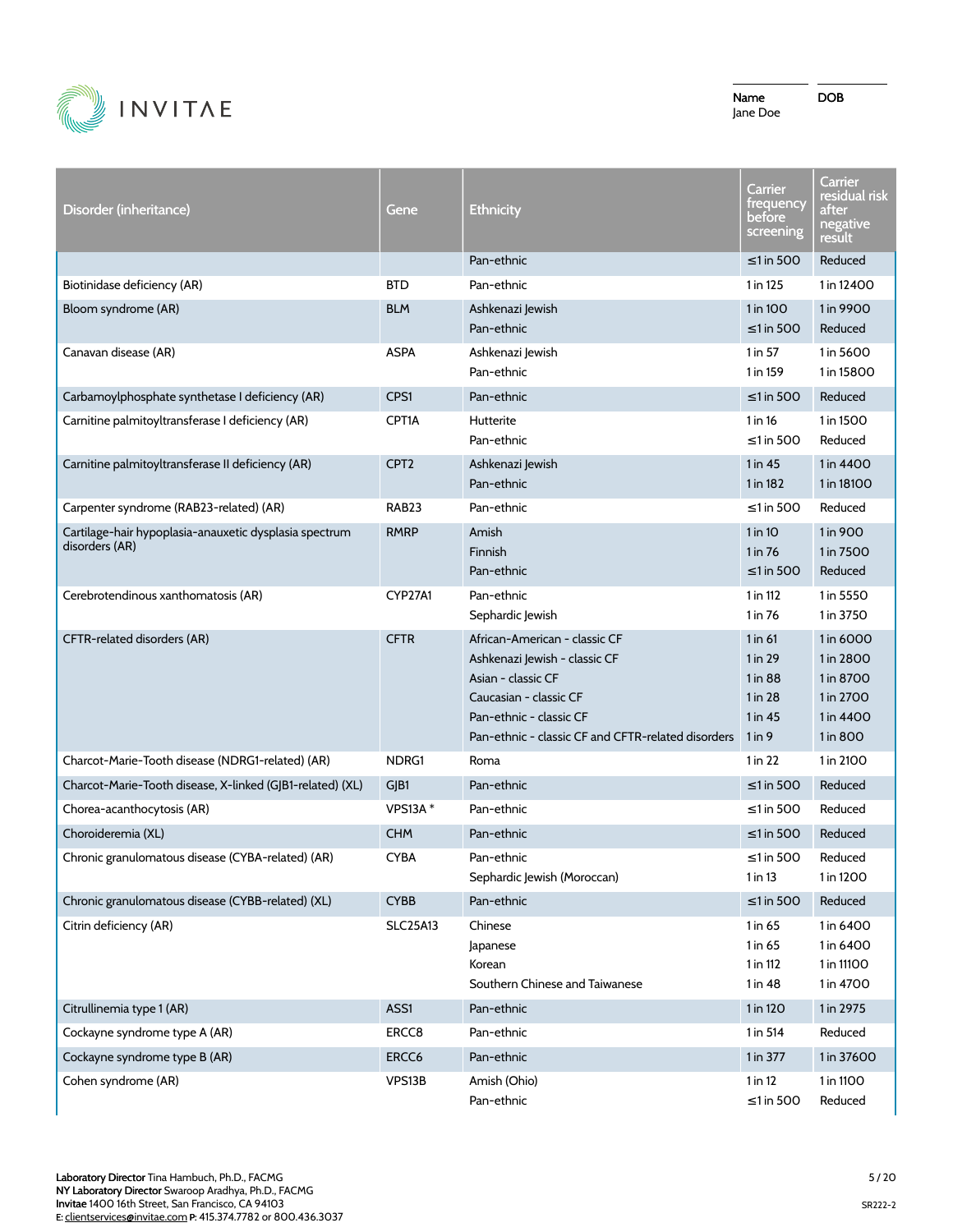

| Disorder (inheritance)                                                | Gene              | Ethnicity                                                                           | Carrier<br><b>trequency</b><br>before<br>screening | Carrier<br>residual risk<br>after<br>negative<br>result |
|-----------------------------------------------------------------------|-------------------|-------------------------------------------------------------------------------------|----------------------------------------------------|---------------------------------------------------------|
| Combined malonic and methylmalonic aciduria<br>(ACSF3-related) (AR)   | ACSF3             | Pan-ethnic                                                                          | $1$ in $87$                                        | 1 in 8600                                               |
| Combined oxidative phosphorylation deficiency<br>(GFM1-related) (AR)  | GFM1              | Pan-ethnic                                                                          | ≤1 in 500                                          | Reduced                                                 |
| Combined oxidative phosphorylation deficiency (TSFM-<br>related) (AR) | TSFM <sup>*</sup> | Finnish<br>Pan-ethnic                                                               | 1 in 80<br>$\leq$ 1 in 500                         | 1 in 1129<br>Reduced                                    |
| Combined pituitary hormone deficiency (LHX3-related)<br>(AR)          | LHX3              | Pan-ethnic                                                                          | ≤1 in 500                                          | Reduced                                                 |
| Combined pituitary hormone deficiency (PROP1-related)<br>(AR)         | PROP1             | Pan-ethnic                                                                          | 1 in 45                                            | 1 in 2200                                               |
| Combined SAP deficiency (AR)                                          | <b>PSAP</b>       | Pan-ethnic                                                                          | ≤1 in 500                                          | Reduced                                                 |
| Congenital amegakaryocytic thrombocytopenia (AR)                      | <b>MPL</b>        | Ashkenazi Jewish<br>Pan-ethnic                                                      | 1 in 57<br>$\leq$ 1 in 500                         | 1 in 5600<br>Reduced                                    |
| Congenital disorder of glycosylation (ALG6-related) (AR)              | ALG6 $*$          | Pan-ethnic                                                                          | ≤1 in 500                                          | Reduced                                                 |
| Congenital disorder of glycosylation (MPI-related) (AR)               | <b>MPI</b>        | Pan-ethnic                                                                          | $\leq$ 1 in 500                                    | Reduced                                                 |
| Congenital disorder of glycosylation (PMM2-related) (AR)              | PMM <sub>2</sub>  | Ashkenazi lewish<br>Caucasian<br>Pan-ethnic                                         | 1 in 61<br>1 in 60<br>1 in 190                     | 1 in 6000<br>1 in 5900<br>1 in 18900                    |
| Congenital ichthyosis (TGM1-related) (AR)                             | TGM1              | Norwegian<br>Pan-ethnic                                                             | 1 in 151<br>1 in 224                               | 1 in 3000<br>1 in 4460                                  |
| Congenital insensitivity to pain with anhidrosis (AR)                 | NTRK1             | Pan-ethnic                                                                          | ≤1 in 500                                          | Reduced                                                 |
| Congenital myasthenic syndrome (CHRNE-related) (AR)                   | <b>CHRNE</b>      | European Roma<br>Pan-ethnic                                                         | 1 in 25<br>1 in 200                                | 1 in 2400<br>1 in 19900                                 |
| Congenital myasthenic syndrome (RAPSN-related) (AR)                   | <b>RAPSN</b>      | Pan-ethnic                                                                          | 1 in 283                                           | 1 in 28200                                              |
| Congenital neutropenia (HAX1-related) (AR)                            | HAX1              | Pan-ethnic                                                                          | $\leq$ 1 in 500                                    | Reduced                                                 |
| Corneal dystrophy and perceptive deafness (AR)                        | <b>SLC4A11</b>    | Pan-ethnic                                                                          | ≤1 in 500                                          | Reduced                                                 |
| Cystinosis (AR)                                                       | <b>CTNS</b>       | French Canadian (Saguenay-Lac-St-Jean)<br>Pan-ethnic<br>Sephardic Jewish (Moroccan) | 1 in 39<br>1 in 158<br>1 in 100                    | 1 in 3800<br>1 in 15700<br>1 in 9900                    |
| D-bifunctional protein deficiency (AR)                                | HSD17B4           | Pan-ethnic                                                                          | 1 in 158                                           | 1 in 15700                                              |
| DHDDS-related disorders (AR)                                          | <b>DHDDS</b>      | Ashkenazi Jewish                                                                    | 1 in 117                                           | 1 in 11600                                              |
| Dihydrolipoamide dehydrogenase deficiency (AR)                        | <b>DLD</b>        | Ashkenazi Jewish<br>Pan-ethnic                                                      | 1 in 107<br>$\leq$ 1 in 500                        | 1 in 5300<br>Reduced                                    |
| DMD-related dystrophinopathy (XL)                                     | <b>DMD</b>        | Pan-ethnic                                                                          | 1 in 667                                           | Reduced                                                 |
| Dystrophic epidermolysis bullosa (COL7A1-related) (AR)                | COL7A1            | Pan-ethnic                                                                          | 1 in 370                                           | 1 in 12300                                              |
| Ehlers-Danlos syndrome, dermatosparaxis type (AR)                     | ADAMTS2           | Ashkenazi Jewish<br>Pan-ethnic                                                      | 1 in 187<br>$\leq 1$ in 500                        | 1 in 18600<br>Reduced                                   |
| Ellis-van Creveld syndrome (EVC2-related) (AR)                        | EVC <sub>2</sub>  | Pan-ethnic                                                                          | 1 in 199                                           | 1 in 19800                                              |
| Ellis-van Creveld syndrome (EVC-related) (AR)                         | <b>EVC</b>        | Amish<br>Pan-ethnic                                                                 | 1 in 8<br>1 in 220                                 | 1 in 700<br>1 in 21900                                  |
| Emery-Dreifuss muscular dystrophy (EMD-related) (XL)                  | <b>EMD</b>        | Pan-ethnic                                                                          | $\leq$ 1 in 500                                    | Reduced                                                 |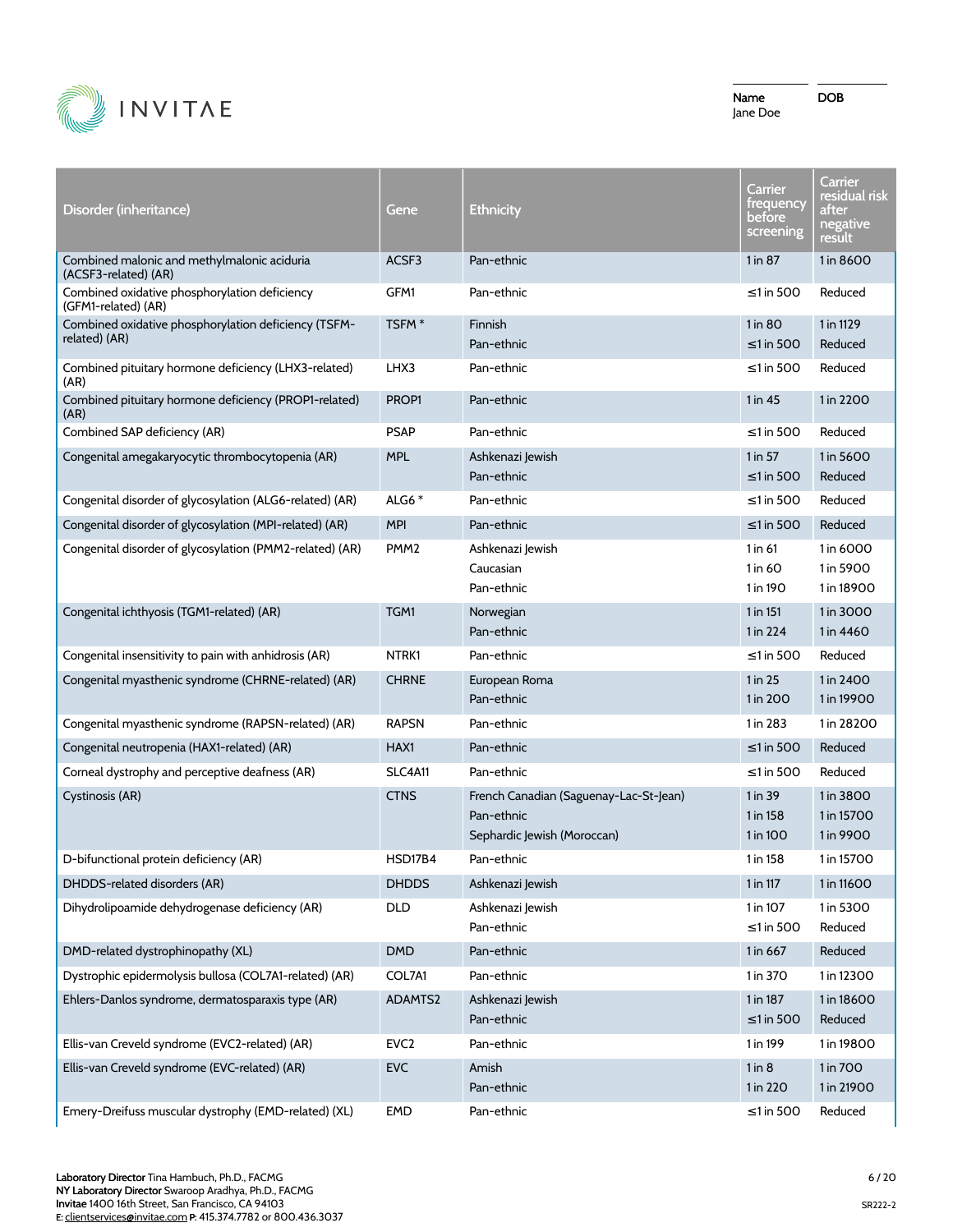

| Disorder (inheritance)                                                                                                                                                                                                                                 | Gene              | <b>Ethnicity</b>                                                          | <u>Carrier</u><br>trequency<br>before<br>screening          | Carrier<br>residual r <u>isk</u><br>after<br>negative<br>result |
|--------------------------------------------------------------------------------------------------------------------------------------------------------------------------------------------------------------------------------------------------------|-------------------|---------------------------------------------------------------------------|-------------------------------------------------------------|-----------------------------------------------------------------|
| Enhanced S-cone syndrome/retinitis pigmentosa 37 (AR)                                                                                                                                                                                                  | NR <sub>2E3</sub> | Pan-ethnic                                                                | ≤1 in 500                                                   | Reduced                                                         |
| Ethylmalonic encephalopathy (AR)                                                                                                                                                                                                                       | ETHE1             | Pan-ethnic                                                                | $\leq$ 1 in 500                                             | Reduced                                                         |
| Fabry disease (XL)                                                                                                                                                                                                                                     | <b>GLA</b>        | Pan-ethnic                                                                | $\leq$ 1 in 500                                             | Reduced                                                         |
| Factor IX deficiency (hemophilia B) (XL)                                                                                                                                                                                                               | F9                | Pan-ethnic                                                                | $\leq$ 1 in 500                                             | Reduced                                                         |
| Factor V Leiden thrombophilia (AD)                                                                                                                                                                                                                     | $F5*$             | Pan-ethnic                                                                | 1 in 26                                                     | 1 in 2500                                                       |
| Factor XI deficiency (hemophilia C) (AR)                                                                                                                                                                                                               | F11               | Ashkenazi Jewish<br>Pan-ethnic                                            | $1$ in $11$<br>≤1 in 500                                    | 1 in 1000<br>Reduced                                            |
| Familial dysautonomia (AR)                                                                                                                                                                                                                             | ELP1              | Ashkenazi Jewish<br>Pan-ethnic                                            | 1 in 36<br>≤1 in 500                                        | 1 in 3500<br>Reduced                                            |
| Familial hypercholesterolemia (LDLR-related) (AD)                                                                                                                                                                                                      | <b>LDLR</b>       | Afrikaner<br>Ashkenazi Jewish<br>French Canadian<br>Pan-ethnic            | 1 in 72<br>1 in 69<br>1 in 270<br>1 in 250                  | 1 in 7100<br>1 in 6800<br>1 in 26900<br>1 in 24900              |
| Familial hypercholesterolemia (LDLRAP1-related) (AR)                                                                                                                                                                                                   | LDLRAP1           | Pan-ethnic<br>Sardinian                                                   | $\leq$ 1 in 500<br>1 in 143                                 | Reduced<br>1 in 14200                                           |
| Familial hyperinsulinism (ABCC8-related) (AR)<br>When the mother is a noncarrier, but the father is a carrier,<br>there is a residual risk for focal disease (1 in 540 for the<br>Ashkenazi Jewish population; undetermined in other ethnic<br>groups) | ABCC8             | Ashkenazi Jewish<br>Finnish<br>Pan-ethnic                                 | $1$ in 52<br>1 in 100<br>1 in 177                           | 1 in 5100<br>1 in 9900<br>1 in 17600                            |
| Familial hyperinsulinism (KCNJ11-related) (AR)                                                                                                                                                                                                         | KCNJ11            | Pan-ethnic                                                                | ≤1 in 500                                                   | Reduced                                                         |
| Familial Mediterranean fever (AR)                                                                                                                                                                                                                      | <b>MEFV</b>       | Armenian<br>Ashkenazi Jewish<br>Pan-ethnic<br>Sephardic Jewish<br>Turkish | $1$ in $8$<br>1 in 13<br>1 in 64<br>$1$ in 14<br>$1$ in $8$ | $1$ in $71$<br>1 in 121<br>1 in 631<br>1 in 131<br>$1$ in $71$  |
| Fanconi anemia type A (AR)                                                                                                                                                                                                                             | <b>FANCA</b>      | Afrikaner<br>Pan-ethnic<br>Sephardic Jewish<br>Spanish Roma               | $1$ in 83<br>1 in 345<br>1 in 133<br>1 in 64                | 1 in 8200<br>1 in 34400<br>1 in 13200<br>1 in 6300              |
| Fanconi anemia type C (AR)                                                                                                                                                                                                                             | <b>FANCC</b>      | Ashkenazi Jewish<br>Pan-ethnic                                            | 1 in 89<br>1 in 417                                         | 1 in 8800<br>1 in 41600                                         |
| Fanconi anemia type G (AR)                                                                                                                                                                                                                             | <b>FANCG</b>      | African-American<br>Pan-ethnic                                            | 1 in 100<br>$\leq 1$ in 500                                 | 1 in 9900<br>Reduced                                            |
| FKRP-related disorders (AR)                                                                                                                                                                                                                            | <b>FKRP</b>       | Norwegian<br>Pan-ethnic                                                   | 1 in 116<br>1 in 158                                        | 1 in 11500<br>1 in 15700                                        |
| FKTN-related disorders (AR)                                                                                                                                                                                                                            | <b>FKTN</b>       | Ashkenazi Jewish<br>Japanese<br>Pan-ethnic                                | 1 in 80<br>1 in 188<br>$\leq$ 1 in 500                      | 1 in 7900<br>1 in 18700<br>Reduced                              |
| Fragile X syndrome (XL)<br>CGG repeats observed: 24, 30                                                                                                                                                                                                | FMR1*             | Ashkenazi Jewish<br>Asian<br>Caucasian<br>Hispanic                        | 1 in 58<br>$\leq$ 1 in 500<br>1 in 187<br>$\leq$ 1 in 500   | 1 in 5700<br>Reduced<br>1 in 18600<br>Reduced                   |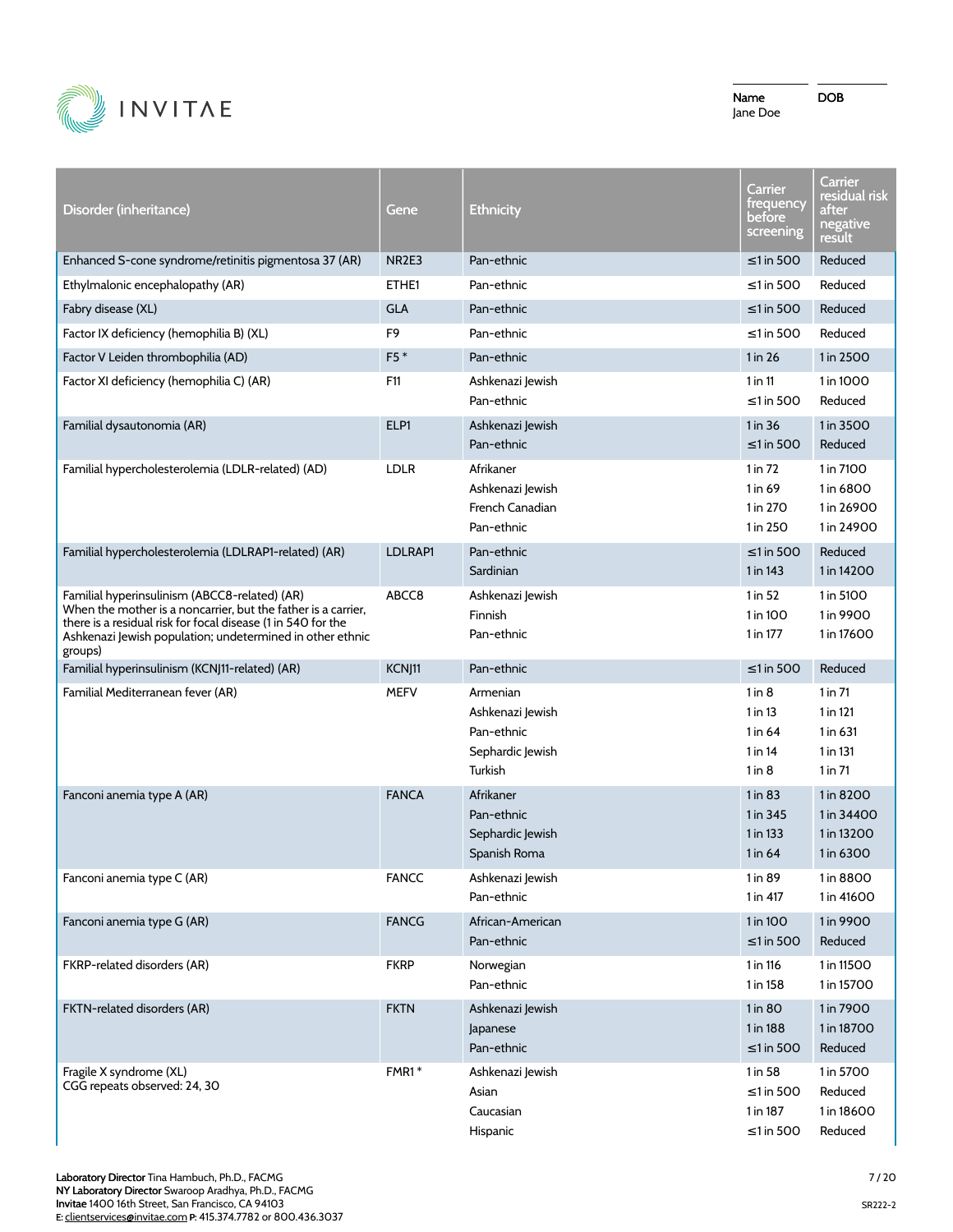

| Disorder (inheritance)                                                   | Gene           | <b>Ethnicity</b>                                                             | Carrier<br>trequency<br>before<br>screening    | Carrier<br>residual risk<br>after<br>negative<br>result |
|--------------------------------------------------------------------------|----------------|------------------------------------------------------------------------------|------------------------------------------------|---------------------------------------------------------|
|                                                                          |                | Pan-ethnic                                                                   | 1 in 259                                       | 1 in 25800                                              |
| Fumarate hydratase deficiency (AR)                                       | FH             | Pan-ethnic                                                                   | $\leq$ 1 in 500                                | Reduced                                                 |
| Galactokinase deficiency galactosemia (AR)                               | GALK1          | Pan-ethnic<br>Roma                                                           | 1 in 122<br>1 in 47                            | 1 in 12100<br>1 in 4600                                 |
| Galactosemia (GALT-related) (AR)                                         | <b>GALT</b>    | African-American<br>Ashkenazi Jewish<br><b>Irish Traveller</b><br>Pan-ethnic | 1 in 87<br>1 in 156<br>$1$ in $11$<br>1 in 100 | 1 in 8600<br>1 in 15500<br>1 in 1000<br>1 in 9900       |
| Gaucher disease (AR)                                                     | GBA *          | Ashkenazi Jewish<br>Pan-ethnic                                               | 1 in 15<br>1 in 158                            | 1 in 234<br>1 in 561                                    |
| Gitelman syndrome (SLC12A3-related) (AR)                                 | <b>SLC12A3</b> | Pan-ethnic                                                                   | 1 in 100                                       | 1 in 9900                                               |
| GJB2-related DFNB1 nonsyndromic hearing loss and<br>deafness (AR)        | GJB2           | Ashkenazi Jewish<br>Pan-ethnic<br>Thai                                       | $1$ in 13<br>1 in 50<br>1 in 9                 | 1 in 1200<br>1 in 4900<br>1 in 800                      |
| Glucose-6-phosphate dehydrogenase deficiency (XL)                        | G6PD           | Pan-ethnic                                                                   | 1 in 10                                        | 1 in 900                                                |
| Glutaric acidemia type I (AR)                                            | <b>GCDH</b>    | Amish<br>Oji-Cree First Nations<br>Pan-ethnic                                | $1$ in $9$<br>$1$ in $9$<br>1 in 87            | 1 in 800<br>1 in 800<br>1 in 8600                       |
| Glutaric acidemia type II (ETFA-related) (AR)                            | <b>ETFA</b>    | Pan-ethnic                                                                   | $\leq$ 1 in 500                                | Reduced                                                 |
| Glutaric acidemia type II (ETFDH-related) (AR)                           | <b>ETFDH</b>   | Asian<br>Pan-ethnic                                                          | 1 in 87<br>1 in 250                            | 1 in 8600<br>1 in 24900                                 |
| Glycine encephalopathy (AMT-related) (AR)                                | <b>AMT</b>     | Finnish<br>Pan-ethnic                                                        | 1 in 142<br>1 in 325                           | 1 in 14100<br>1 in 32400                                |
| Glycine encephalopathy (GLDC-related) (AR)                               | <b>GLDC</b>    | Caucasian<br>Pan-ethnic                                                      | 1 in 141<br>1 in 165                           | 1 in 14000<br>1 in 16400                                |
| Glycogen storage disease type la (AR)                                    | G6PC           | Ashkenazi Jewish<br>Pan-ethnic                                               | $1$ in $71$<br>1 in 177                        | 1 in 1400<br>1 in 3520                                  |
| Glycogen storage disease type Ib (AR)                                    | <b>SLC37A4</b> | Pan-ethnic                                                                   | 1 in 354                                       | 1 in 7060                                               |
| Glycogen storage disease type II (Pompe disease) (AR)                    | GAA            | African-American<br>Ashkenazi Jewish<br>Asian<br>Pan-ethnic                  | 1 in 60<br>1 in 58<br>1 in 112<br>1 in 100     | 1 in 5900<br>1 in 5700<br>1 in 11100<br>1 in 9900       |
| Glycogen storage disease type III (AR)                                   | AGL            | Faroese<br>Pan-ethnic<br>Sephardic Jewish (Moroccan)                         | 1 in 28<br>1 in 159<br>1 in 34                 | 1 in 540<br>1 in 3160<br>1 in 660                       |
| Glycogen storage disease type IV/adult polyglucosan body<br>disease (AR) | GBE1           | Ashkenazi Jewish<br>Pan-ethnic                                               | 1 in 68<br>1 in 387                            | 1 in 6700<br>1 in 38600                                 |
| Glycogen storage disease type V (AR)                                     | <b>PYGM</b>    | Caucasian<br>Sephardic Jewish (Kurdish)                                      | 1 in 158<br>1 in 84                            | 1 in 15700<br>1 in 8300                                 |
| Glycogen storage disease type VII (AR)                                   | <b>PFKM</b>    | Ashkenazi Jewish<br>Pan-ethnic                                               | 1 in 250<br>$\leq$ 1 in 500                    | 1 in 24900<br>Reduced                                   |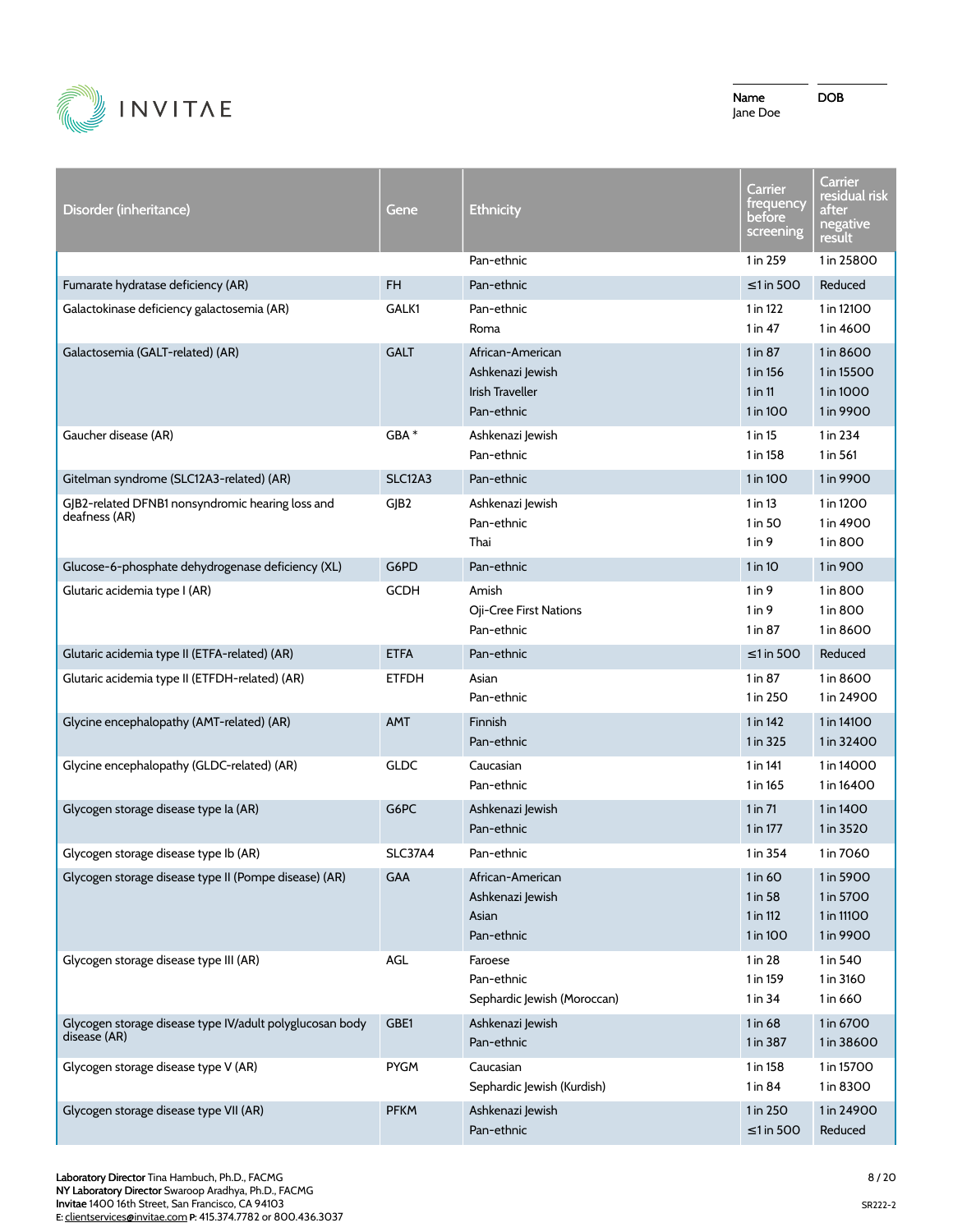

| Disorder (inheritance)                                              | Gene             | <b>Ethnicity</b>                                                                  | Carrier<br>frequency<br>before<br>screening                            | <b>Carrier</b><br>residual risk<br>after<br>negative<br>result             |
|---------------------------------------------------------------------|------------------|-----------------------------------------------------------------------------------|------------------------------------------------------------------------|----------------------------------------------------------------------------|
| GRACILE syndrome/BCS1L-related disorders (AR)                       | <b>BCS1L</b>     | Caucasian<br>Finnish<br>Pan-ethnic                                                | 1 in 407<br>1 in 108<br>≤1 in 500                                      | 1 in 40600<br>1 in 10700<br>Reduced                                        |
| Guanidinoacetate methyltransferase deficiency (AR)                  | <b>GAMT</b>      | Pan-ethnic<br>Portuguese                                                          | ≤1 in 500<br>1 in 125                                                  | Reduced<br>1 in 12400                                                      |
| HBB-related hemoglobinopathies (AR)                                 | <b>HBB</b>       | African-American<br>Asian<br>Caucasian<br>Hispanic<br>Mediterranean<br>Pan-ethnic | $1$ in $8$<br>$1$ in 54<br>1 in 373<br>$1$ in 17<br>1 in 28<br>1 in 49 | 1 in 700<br>1 in 5300<br>1 in 37200<br>1 in 1600<br>1 in 2700<br>1 in 4800 |
| Hereditary fructose intolerance (AR)                                | <b>ALDOB</b>     | African-American<br>Middle Eastern<br>Pan-ethnic                                  | 1 in 226<br>1 in 97<br>1 in 122                                        | 1 in 22500<br>1 in 9600<br>1 in 12100                                      |
| Hereditary hemochromatosis (HFE-related) (AR)                       | <b>HFE</b>       | African-American<br>Asian<br>Hispanic<br>Northern European                        | 1 in 16<br>$1$ in $11$<br>$1$ in $4$<br>1 in 3                         | 1 in 1500<br>1 in 1000<br>1 in 300<br>1 in 200                             |
| Hereditary hemochromatosis (HJV-related) (AR)                       | HJV              | Pan-ethnic                                                                        | $\leq$ 1 in 500                                                        | Reduced                                                                    |
| Hereditary hemochromatosis (TFR2-related) (AR)                      | TFR <sub>2</sub> | Pan-ethnic                                                                        | $\leq$ 1 in 500                                                        | Reduced                                                                    |
| Hermansky-Pudlak syndrome (HPS1-related) (AR)                       | HPS1             | Pan-ethnic<br>Puerto Rican (Northwestern)                                         | $\leq$ 1 in 500<br>1 in 21                                             | Reduced<br>1 in 2000                                                       |
| Hermansky-Pudlak syndrome (HPS3-related) (AR)                       | HPS3             | Ashkenazi Jewish<br>Pan-ethnic<br>Puerto Rican (Central)                          | 1 in 235<br>$\leq$ 1 in 500<br>1 in 63                                 | 1 in 23400<br>Reduced<br>1 in 6200                                         |
| Holocarboxylase synthetase deficiency (AR)                          | <b>HLCS</b>      | Faroese<br>Japanese<br>Pan-ethnic                                                 | 1 in 20<br>1 in 158<br>1 in 224                                        | 1 in 1900<br>1 in 15700<br>1 in 22300                                      |
| Homocystinuria (CBS-related) (AR)                                   | <b>CBS</b>       | Norwegian<br>Pan-ethnic<br>Qatari                                                 | 1 in 40<br>1 in 224<br>1 in 21                                         | 1 in 3900<br>1 in 22300<br>1 in 2000                                       |
| Homocystinuria due to MTHFR deficiency (AR)                         | MTHFR*           | Sephardic Jewish (Bukharian)                                                      | 1 in 39                                                                | 1 in 3800                                                                  |
| Homocystinuria, cobalamin E type (AR)                               | <b>MTRR</b>      | Pan-ethnic                                                                        | $\leq$ 1 in 500                                                        | Reduced                                                                    |
| Hydrolethalus syndrome type 1 (AR)                                  | HYLS1            | Finnish<br>Pan-ethnic                                                             | 1 in 40<br>$\leq$ 1 in 500                                             | 1 in 3900<br>Reduced                                                       |
| Hyperornithinemia-hyperammonemia-homocitrullinuria<br>syndrome (AR) | <b>SLC25A15</b>  | Metis (Saskatchewan)<br>Pan-ethnic                                                | 1 in 19<br>$\leq$ 1 in 500                                             | 1 in 1800<br>Reduced                                                       |
| Hypohidrotic ectodermal dysplasia (EDA-related) (XL)                | <b>EDA</b>       | Pan-ethnic                                                                        | 1 in 112                                                               | 1 in 11100                                                                 |
| Hypophosphatasia (AR)                                               | <b>ALPL</b>      | Mennonite<br>Pan-ethnic                                                           | 1 in 25<br>1 in 150                                                    | 1 in 480<br>1 in 2980                                                      |
| Inclusion body myopathy 2 (AR)                                      | <b>GNE</b>       | Pan-ethnic                                                                        | 1 in 179                                                               | 1 in 17800                                                                 |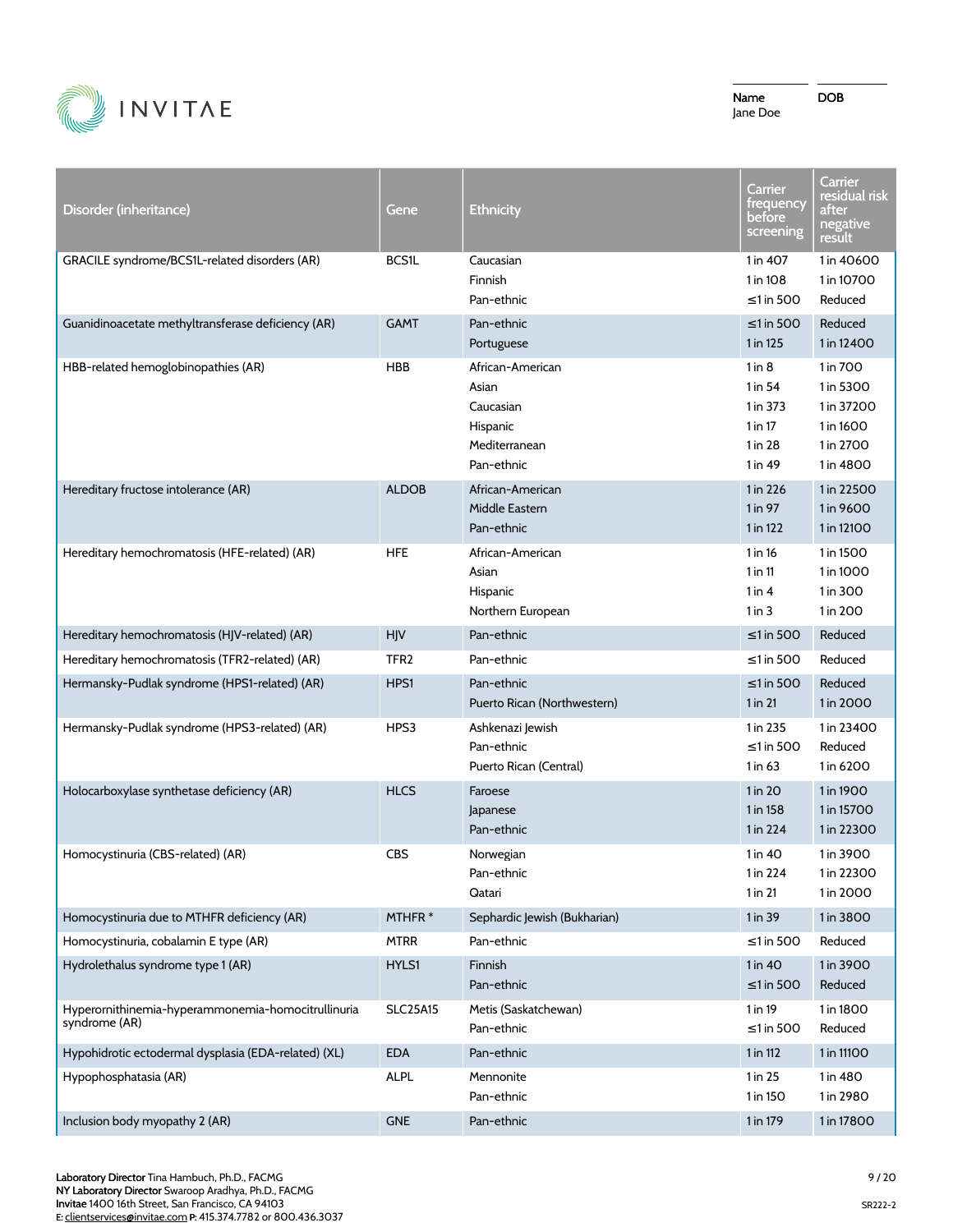

| Disorder (inheritance)                                                                                 | Gene              | <b>Ethnicity</b>                                        | Carrier<br>trequency<br>before<br>screening                    | Carrier<br>residual risk<br>after<br>negative<br>result     |
|--------------------------------------------------------------------------------------------------------|-------------------|---------------------------------------------------------|----------------------------------------------------------------|-------------------------------------------------------------|
|                                                                                                        |                   | Sephardic Jewish (Iranian)                              | 1 in 10                                                        | 1 in 900                                                    |
| Isovaleric acidemia (AR)                                                                               | <b>IVD</b>        | Pan-ethnic                                              | 1 in 250                                                       | 1 in 24900                                                  |
| Joubert syndrome 2/TMEM216-related disorders (AR)                                                      | <b>TMEM216</b>    | Ashkenazi Jewish<br>Pan-ethnic                          | 1 in 92<br>$\leq$ 1 in 500                                     | 1 in 9100<br>Reduced                                        |
| Junctional epidermolysis bullosa (LAMA3-related) (AR)                                                  | LAMA3             | Pan-ethnic                                              | ≤1 in 500                                                      | Reduced                                                     |
| Junctional epidermolysis bullosa (LAMB3-related) (AR)                                                  | LAMB3             | Pan-ethnic                                              | 1 in 317                                                       | 1 in 31600                                                  |
| Junctional epidermolysis bullosa (LAMC2-related) (AR)                                                  | LAMC <sub>2</sub> | Pan-ethnic                                              | $\leq$ 1 in 500                                                | Reduced                                                     |
| Krabbe disease (AR)                                                                                    | <b>GALC</b>       | <b>Druze</b><br>Pan-ethnic                              | $1$ in 6<br>1 in 158                                           | 1 in 500<br>1 in 15700                                      |
| LAMA2-related muscular dystrophy (AR)                                                                  | LAMA2             | Pan-ethnic                                              | 1 in 87                                                        | 1 in 8600                                                   |
| Leber congenital amaurosis 2 (AR)                                                                      | <b>RPE65</b>      | Pan-ethnic<br>Sephardic Jewish                          | 1 in 228<br>1 in 90                                            | 1 in 22700<br>1 in 8900                                     |
| Leber congenital amaurosis 5 (AR)                                                                      | LCA5              | Pan-ethnic                                              | 1 in 645                                                       | Reduced                                                     |
| Leber congenital amaurosis 8/CRB1-related disorders (AR)                                               | CRB <sub>1</sub>  | Pan-ethnic                                              | 1 in 112                                                       | 1 in 11100                                                  |
| Leber congenital amaurosis 10/CEP290-related disorders<br>(AR)                                         | <b>CEP290</b>     | Pan-ethnic                                              | 1 in 185                                                       | 1 in 18400                                                  |
| Leber congenital amaurosis 13 (AR)                                                                     | RDH <sub>12</sub> | Pan-ethnic                                              | 1 in 460                                                       | 1 in 45900                                                  |
| Leigh syndrome, French Canadian type (AR)                                                              | <b>LRPPRC</b>     | French Canadian (Saguenay-Lac-St-Jean)<br>Pan-ethnic    | $1$ in 23<br>$\leq$ 1 in 500                                   | 1 in 2200<br>Reduced                                        |
| Lethal congenital contracture syndrome 1/lethal<br>arthrogryposis with anterior horn cell disease (AR) | GLE1              | Finnish<br>Pan-ethnic                                   | 1 in 100<br>$\leq$ 1 in 500                                    | 1 in 9900<br>Reduced                                        |
| Leukoencephalopathy with vanishing white matter<br>(EIF2B5-related) (AR)                               | EIF2B5            | Pan-ethnic                                              | $\leq$ 1 in 500                                                | Reduced                                                     |
| Limb-girdle muscular dystrophy type 2A (calpainopathy)<br>(AR)                                         | CAPN3             | Pan-ethnic                                              | 1 in 134                                                       | 1 in 13300                                                  |
| Limb-girdle muscular dystrophy type 2B (dysferlinopathy)<br>(AR)                                       | <b>DYSF</b>       | Pan-ethnic<br>Sephardic Jewish (Libyan)                 | 1 in 311<br>$1$ in 10                                          | 1 in 31000<br>1 in 900                                      |
| Limb-girdle muscular dystrophy type 2C (AR)                                                            | SGCG              | Caucasian<br>Japanese<br>Moroccan<br>Pan-ethnic<br>Roma | 1 in 571<br>1 in 374<br>1 in 250<br>$\leq$ 1 in 500<br>1 in 59 | Reduced<br>1 in 37300<br>1 in 24900<br>Reduced<br>1 in 5800 |
| Limb-girdle muscular dystrophy type 2D (AR)                                                            | <b>SGCA</b>       | Caucasian<br>Finnish<br>Pan-ethnic                      | 1 in 286<br>1 in 150<br>$\leq$ 1 in 500                        | 1 in 28500<br>1 in 14900<br>Reduced                         |
| Limb-girdle muscular dystrophy type 2E (AR)                                                            | <b>SGCB</b>       | Caucasian<br>Pan-ethnic                                 | 1 in 404<br>$\leq$ 1 in 500                                    | 1 in 5038<br>Reduced                                        |
| Lipoid congenital adrenal hyperplasia (STAR-related) (AR)                                              | <b>STAR</b>       | Korean<br>Pan-ethnic                                    | 1 in 170<br>$\leq$ 1 in 500                                    | 1 in 16900<br>Reduced                                       |
| Lipoprotein lipase deficiency (AR)                                                                     | LPL               | French Canadian (Saguenay-Lac-St-Jean)<br>Pan-ethnic    | 1 in 46<br>$\leq$ 1 in 500                                     | 1 in 4500<br>Reduced                                        |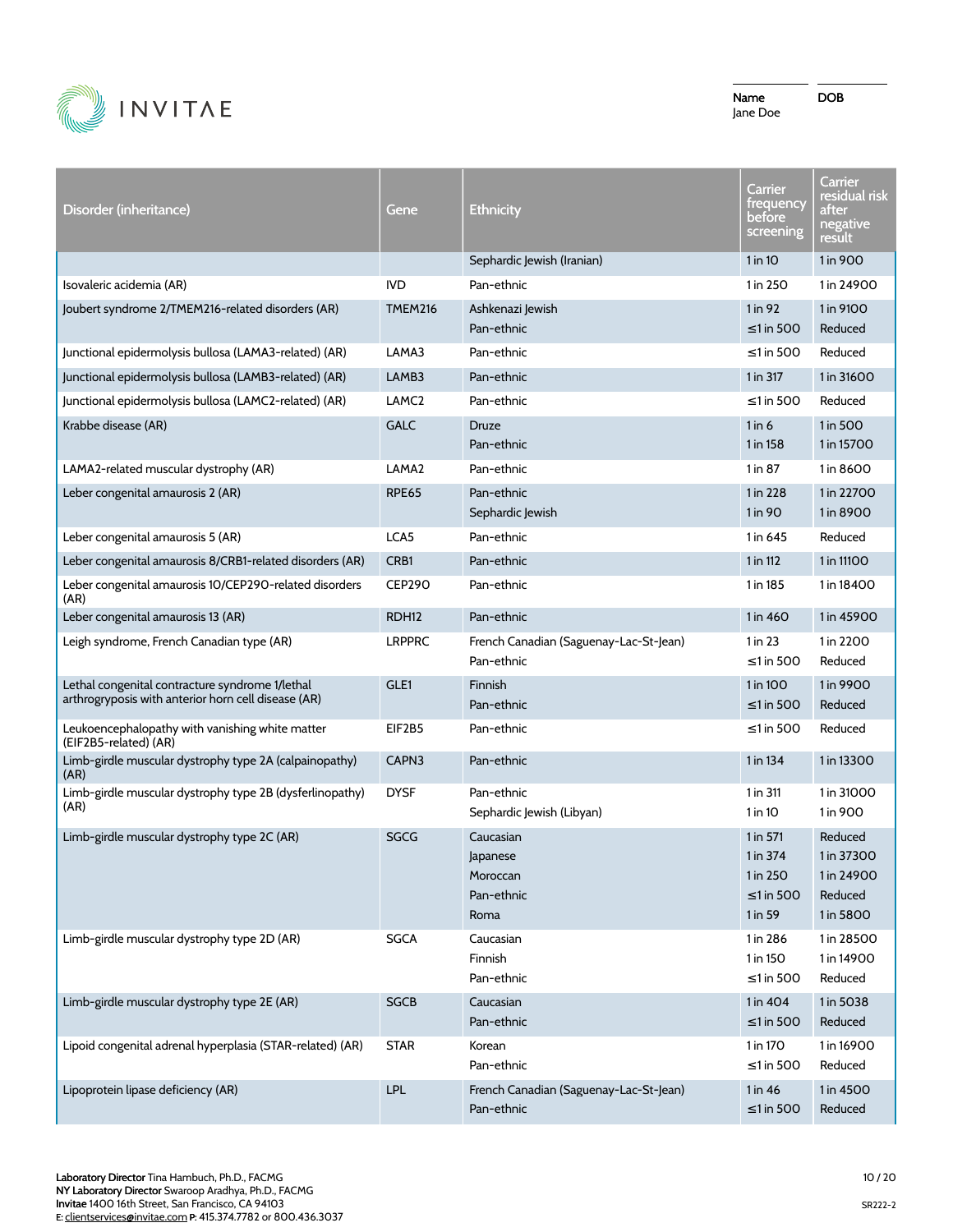

| Disorder (inheritance)                                                        | Gene             | <b>Ethnicity</b>                                  | Carrier<br>trequency<br>before<br>screening | Carrier<br>residual risk<br>after<br>negative<br>result |
|-------------------------------------------------------------------------------|------------------|---------------------------------------------------|---------------------------------------------|---------------------------------------------------------|
| Long chain 3-hydroxyacyl-CoA dehydrogenase deficiency<br>(AR)                 | <b>HADHA</b>     | Caucasian<br>Finnish<br>Pan-ethnic                | 1 in 250<br>1 in 125<br>1 in 350            | 1 in 24900<br>1 in 12400<br>1 in 34900                  |
| Lysinuric protein intolerance (AR)                                            | SLC7A7           | Finnish<br>Japanese<br>Pan-ethnic                 | 1 in 120<br>1 in 120<br>$\leq$ 1 in 500     | 1 in 2380<br>1 in 2380<br>Reduced                       |
| Lysosomal acid lipase deficiency (AR)                                         | <b>LIPA</b>      | Caucasian<br>Sephardic Jewish (Iranian)           | 1 in 112<br>1 in 33                         | 1 in 1850<br>1 in 534                                   |
| Major histocompatibility complex class II deficiency (CIITA-<br>related) (AR) | <b>CIITA</b>     | Pan-ethnic                                        | $\leq$ 1 in 500                             | Reduced                                                 |
| Maple syrup urine disease type 1A (AR)                                        | <b>BCKDHA</b>    | Mennonite<br>Pan-ethnic                           | $1$ in 10<br>1 in 373                       | 1 in 900<br>1 in 37200                                  |
| Maple syrup urine disease type 1B (AR)                                        | <b>BCKDHB</b>    | Ashkenazi Jewish<br>Pan-ethnic                    | $1$ in 97<br>1 in 346                       | 1 in 9600<br>1 in 34500                                 |
| Maple syrup urine disease type 2 (AR)                                         | <b>DBT</b>       | Pan-ethnic                                        | $\leq$ 1 in 500                             | Reduced                                                 |
| Medium chain acyl-CoA dehydrogenase deficiency (AR)                           | <b>ACADM</b>     | Northern European<br>Pan-ethnic                   | 1 in 40<br>1 in 66                          | 1 in 3900<br>1 in 6500                                  |
| Megalencephalic leukoencephalopathy with subcortical<br>cysts type 1 (AR)     | MLC1             | Pan-ethnic<br>Sephardic Jewish (Libyan)           | $\leq$ 1 in 500<br>1 in 40                  | Reduced<br>1 in 3900                                    |
| Menkes disease/ATP7A-related disorders (XL)                                   | ATP7A            | Pan-ethnic                                        | $\leq$ 1 in 500                             | Reduced                                                 |
| Metachromatic leukodystrophy (ARSA-related) (AR)                              | <b>ARSA</b>      | Navajo<br>Pan-ethnic<br>Sephardic Jewish          | 1 in 40<br>1 in 100<br>1 in 46              | 1 in 780<br>1 in 1980<br>1 in 900                       |
| Methylmalonic acidemia (MMAA-related) (AR)                                    | <b>MMAA</b>      | Pan-ethnic                                        | 1 in 316                                    | 1 in 10500                                              |
| Methylmalonic acidemia (MMAB-related) (AR)                                    | <b>MMAB</b>      | Pan-ethnic                                        | 1 in 456                                    | 1 in 22750                                              |
| Methylmalonic acidemia (MUT-related) (AR)                                     | <b>MUT</b>       | Pan-ethnic                                        | 1 in 204                                    | 1 in 5075                                               |
| Methylmalonic acidemia with homocystinuria, cobalamin C<br>type (AR)          | <b>MMACHC</b>    | Pan-ethnic                                        | 1 in 123                                    | 1 in 12200                                              |
| Methylmalonic acidemia with homocystinuria, cobalamin D<br>type (AR)          | MMADHC*          | Pan-ethnic                                        | $\leq$ 1 in 500                             | Reduced                                                 |
| Microphthalmia/clinical anophthalmia (VSX2-related) (AR)                      | VSX <sub>2</sub> | Pan-ethnic<br>Sephardic Jewish                    | $\leq$ 1 in 500<br>1 in 145                 | Reduced<br>1 in 14400                                   |
| Mitochondrial complex I deficiency/Leigh syndrome<br>(NDUFAF5-related) (AR)   | NDUFAF5          | Ashkenazi Jewish<br>Pan-ethnic                    | 1 in 290<br>$\leq$ 1 in 500                 | 1 in 28900<br>Reduced                                   |
| Mitochondrial complex I deficiency/Leigh syndrome<br>(NDUFS6-related) (AR)    | NDUFS6           | Ashkenazi Jewish<br>Caucasus Jewish<br>Pan-ethnic | 1 in 290<br>1 in 24<br>$\leq$ 1 in 500      | 1 in 28900<br>1 in 2300<br>Reduced                      |
| Mitochondrial DNA depletion syndrome (MPV17-related)<br>(AR)                  | MPV17            | Navajo<br>Pan-ethnic                              | 1 in 20<br>$\leq$ 1 in 500                  | 1 in 475<br>Reduced                                     |
| Mitochondrial myopathy and sideroblastic anemia 1 (AR)                        | PUS1             | Pan-ethnic                                        | ≤1 in 500                                   | Reduced                                                 |
| Mitochondrial neurogastrointestinal encephalopathy<br>disease (AR)            | <b>TYMP</b>      | Pan-ethnic<br>Sephardic Jewish                    | ≤1 in 500<br>1 in 158                       | Reduced<br>1 in 15700                                   |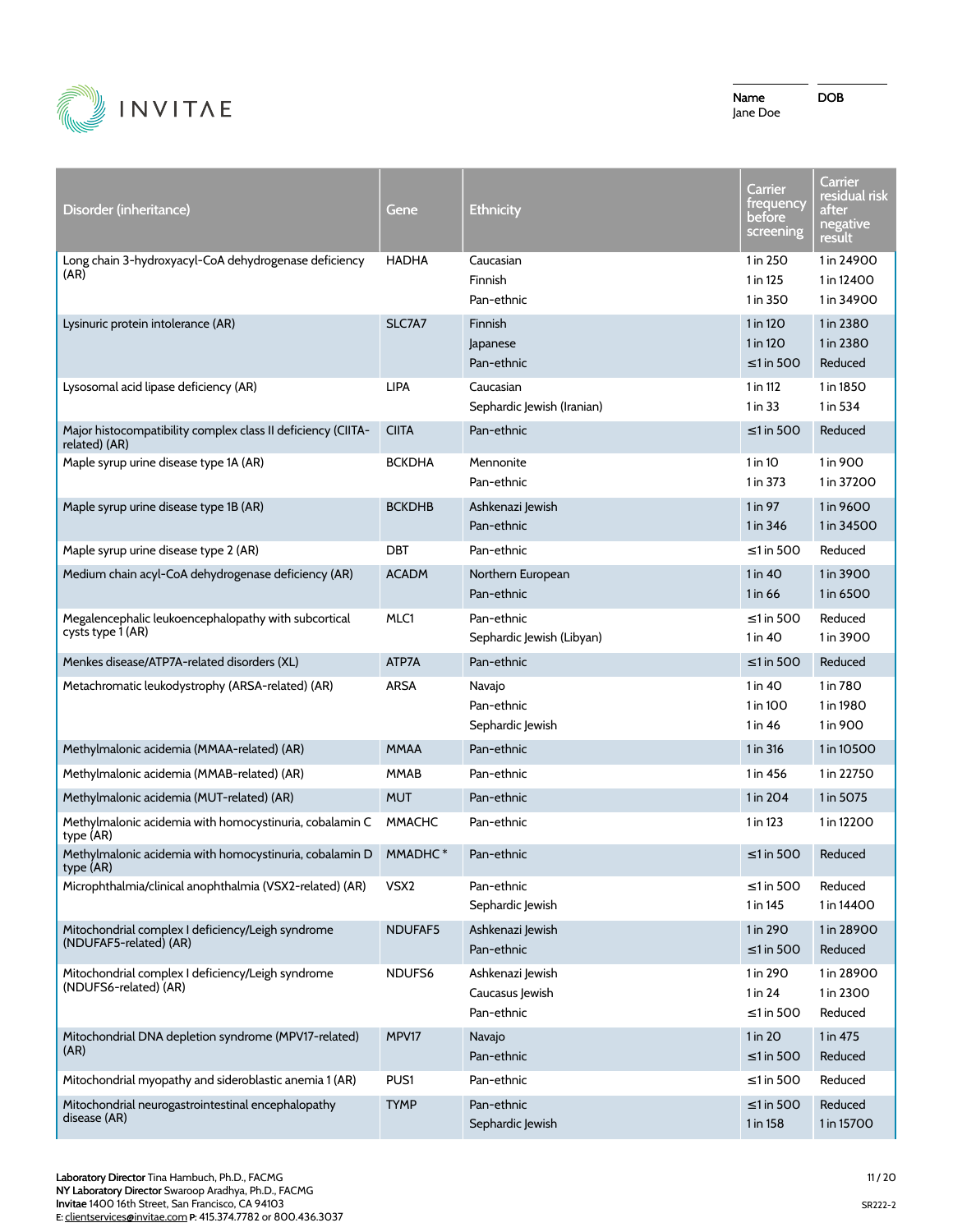

| Disorder (inheritance)                                                                | Gene              | <b>Ethnicity</b>                             | <b>Carrier</b><br>trequency<br>before<br>screening | Carrier<br>residual risk<br>after<br>negative<br><u>result</u> |
|---------------------------------------------------------------------------------------|-------------------|----------------------------------------------|----------------------------------------------------|----------------------------------------------------------------|
| MKS1-related disorders (AR)                                                           | MKS1              | Finnish<br>Pan-ethnic                        | $1$ in $47$<br>1 in 260                            | 1 in 920<br>1 in 5180                                          |
| Mucolipidosis type II/III (GNPTAB-related) (AR)                                       | <b>GNPTAB</b>     | <b>Irish Traveller</b><br>Pan-ethnic         | 1 in 15<br>1 in 200                                | 1 in 1400<br>1 in 19900                                        |
| Mucolipidosis type III (GNPTG-related) (AR)                                           | <b>GNPTG</b>      | Pan-ethnic                                   | ≤1 in 500                                          | Reduced                                                        |
| Mucolipidosis type IV (AR)                                                            | MCOLN1            | Ashkenazi Jewish<br>Pan-ethnic               | 1 in 100<br>$\leq$ 1 in 500                        | 1 in 9900<br>Reduced                                           |
| Mucopolysaccharidosis type I (AR)                                                     | <b>IDUA</b>       | Pan-ethnic                                   | 1 in 148                                           | 1 in 4900                                                      |
| Mucopolysaccharidosis type II (Hunter syndrome) (XL)                                  | $IDS^*$           | Pan-ethnic                                   | $\leq$ 1 in 500                                    | Reduced                                                        |
| Mucopolysaccharidosis type IIIA (Sanfilippo A syndrome)<br>(AR)                       | SGSH              | Northern European<br>Pan-ethnic<br>Taiwanese | 1 in 173<br>1 in 215<br>$\leq$ 1 in 500            | 1 in 17200<br>1 in 21400<br>Reduced                            |
| Mucopolysaccharidosis type IIIB (AR)                                                  | <b>NAGLU</b>      | Pan-ethnic                                   | 1 in 224                                           | 1 in 22300                                                     |
| Mucopolysaccharidosis type IIIC (Sanfilippo<br>syndrome)/retinitis pigmentosa 73 (AR) | <b>HGSNAT</b>     | Pan-ethnic                                   | $\leq$ 1 in 500                                    | Reduced                                                        |
| Mucopolysaccharidosis type IIID (Sanfilippo syndrome)<br>(AR)                         | <b>GNS</b>        | Pan-ethnic                                   | $\leq$ 1 in 500                                    | Reduced                                                        |
| Mucopolysaccharidosis type IVB (Morquio B<br>syndrome)/GM1 gangliosidosis (AR)        | GLB1              | Pan-ethnic<br>Roma<br>South Brazilian        | 1 in 158<br>1 in 50<br>1 in 58                     | 1 in 15700<br>1 in 4900<br>1 in 5700                           |
| Mucopolysaccharidosis type IX (AR)                                                    | <b>HYAL1</b>      | Pan-ethnic                                   | $\leq$ 1 in 500                                    | Reduced                                                        |
| Mucopolysaccharidosis type VI (Maroteaux-Lamy<br>syndrome) (AR)                       | <b>ARSB</b>       | Pan-ethnic                                   | 1 in 250                                           | 1 in 24900                                                     |
| Multiple sulfatase deficiency (AR)                                                    | SUMF <sub>1</sub> | Pan-ethnic                                   | $\leq$ 1 in 500                                    | Reduced                                                        |
| N-acetylglutamate synthase deficiency (AR)                                            | <b>NAGS</b>       | Pan-ethnic                                   | $\leq$ 1 in 500                                    | Reduced                                                        |
| Nemaline myopathy 2 (AR)                                                              | $NEB*$            | Ashkenazi Jewish<br>Pan-ethnic               | 1 in 108<br>1 in 158                               | 1 in 10700<br>1 in 3140                                        |
| Nephrogenic diabetes insipidus (AQP2-related) (AR)                                    | AQP2              | Pan-ethnic                                   | 1 in 1118                                          | Reduced                                                        |
| Nephrotic syndrome/congenital Finnish nephrosis<br>(NPHS1-related) (AR)               | NPHS1             | Finnish<br>Old Order Mennonite<br>Pan-ethnic | 1 in 46<br>1 in 12<br>≤1 in 500                    | 1 in 4500<br>1 in 1100<br>Reduced                              |
| Nephrotic syndrome/steroid-resistant nephrotic syndrome<br>(NPHS2-related) (AR)       | NPHS <sub>2</sub> | Pan-ethnic                                   | $\leq$ 1 in 500                                    | Reduced                                                        |
| Neuronal ceroid-lipofuscinosis (CLN3-related) (AR)                                    | CLN <sub>3</sub>  | Pan-ethnic                                   | 1 in 230                                           | 1 in 22900                                                     |
| Neuronal ceroid-lipofuscinosis (CLN5-related) (AR)                                    | CLN <sub>5</sub>  | Finnish<br>Pan-ethnic                        | 1 in 115<br>$\leq$ 1 in 500                        | 1 in 11400<br>Reduced                                          |
| Neuronal ceroid-lipofuscinosis (CLN6-related) (AR)                                    | CLN6              | Pan-ethnic                                   | ≤1 in 500                                          | Reduced                                                        |
| Neuronal ceroid-lipofuscinosis (MFSD8-related) (AR)                                   | MFSD8             | Pan-ethnic                                   | $\leq$ 1 in 500                                    | Reduced                                                        |
| Neuronal ceroid-lipofuscinosis (PPT1-related) (AR)                                    | PPT <sub>1</sub>  | Finnish<br>Pan-ethnic                        | 1 in 70<br>1 in 199                                | 1 in 3450<br>1 in 9900                                         |
| Neuronal ceroid-lipofuscinosis (TPP1-related) (AR)                                    | TPP1              | Newfoundland<br>Pan-ethnic                   | 1 in 53<br>1 in 250                                | 1 in 1734<br>1 in 8300                                         |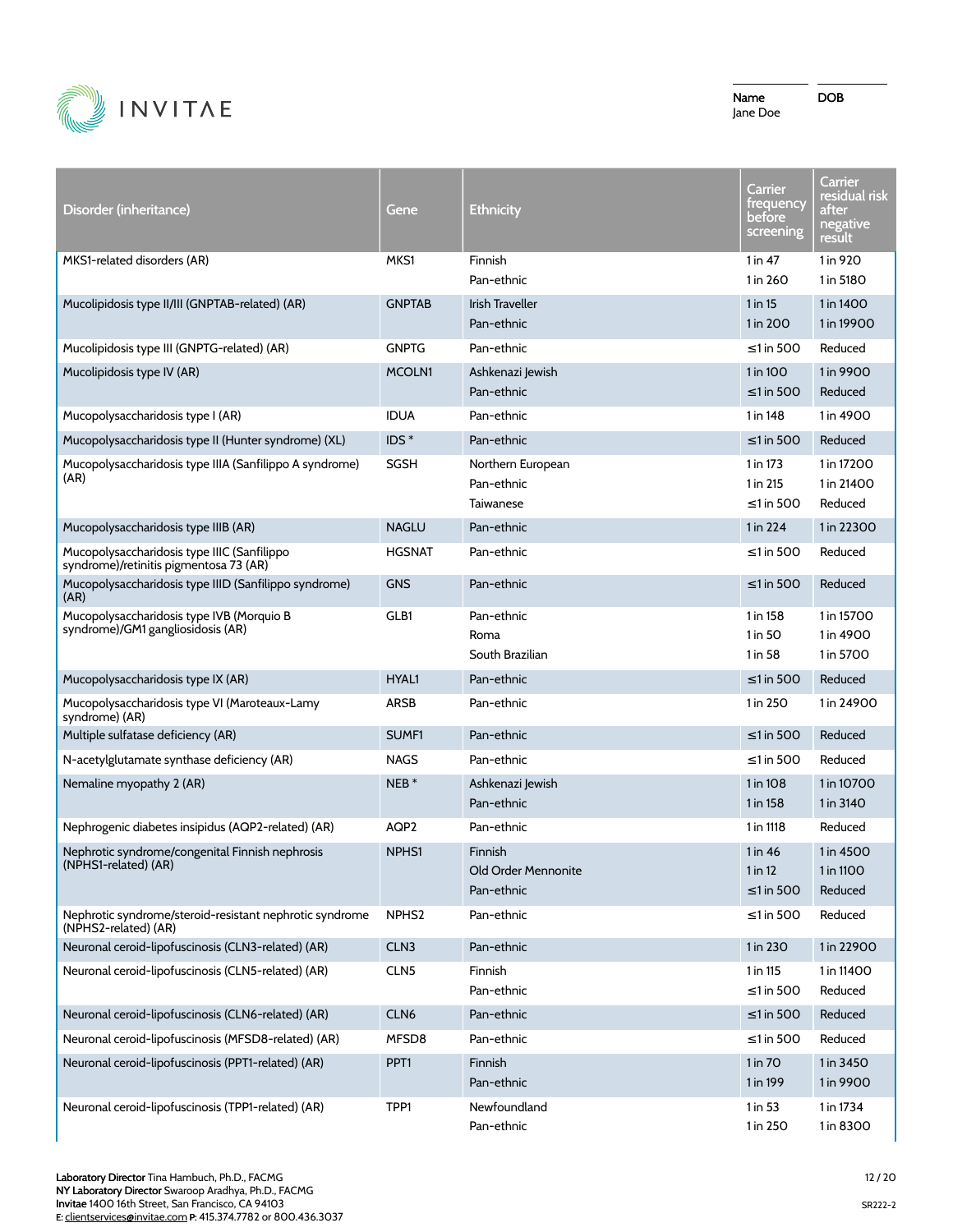

DOB

Disorder (inheritance) Gene Ethnicity **Carrier** frequency before screening **Carrier** residual risk after negative result Neuronal ceroid-lipofuscinosis/Northern epilepsy (CLN8-related) (AR) CLN8 Finnish Pan-ethnic 1 in 135 ≤1 in 500 1 in 13400 Reduced Niemann-Pick disease type A/B (AR) SMPD1 Ashkenazi Jewish Pan-ethnic 1 in 90 1 in 250 1 in 1780 1 in 4980 Niemann-Pick disease type C (NPC1-related) (AR) NPC1 Pan-ethnic 1 in 18200 1 in 183 1 in 18200 Niemann-Pick disease type C (NPC2-related) (AR) NPC2 Pan-ethnic Network 1 in 871 Reduced Nijmegen breakage syndrome (AR) NBN \* Eastern European Pan-ethnic 1 in 155 ≤1 in 500 1 in 15400 Reduced Ornithine aminotransferase deficiency (AR) OAT Finnish Pan-ethnic Sephardic Jewish 1 in 126 ≤1 in 500 1 in 177 1 in 12500 Reduced 1 in 17600 Ornithine transcarbamylase deficiency (XL) OTC Pan-ethnic ≤1 in 500 Reduced Osteopetrosis (TCIRG1-related) (AR) TCIRG1 Ashkenazi Jewish Chuvash Pan-ethnic 1 in 350 1 in 30 1 in 317 1 in 34900 1 in 2900 1 in 31600 Pendred syndrome (AR) SLC26A4 Asian Pan-ethnic 1 in 74 1 in 80 1 in 7300 1 in 7900 Peroxisomal acyl-CoA oxidase deficiency (AR) ACOX1 Pan-ethnic Computer of the state of the state of Reduced Phenylalanine hydroxylase deficiency (AR) BAH African-American Ashkenazi Jewish East Asian Finnish Irish Japanese Pan-ethnic **Turkish** 1 in 111 1 in 225 1 in 50 1 in 225 1 in 33 1 in 200 1 in 58 1 in 26 1 in 11000 1 in 22400 1 in 1225 1 in 22400 1 in 3200 1 in 19900 1 in 5700 1 in 2500 Phosphoglycerate dehydrogenase deficiency/Neu-Laxova syndrome (AR) PHGDH Ashkenazi Jewish Pan-ethnic 1 in 400 ≤1 in 500 1 in 39900 Reduced Polycystic kidney disease (PKHD1-related) (AR) PKHD1 Pan-ethnic 1 in 10 1 in 70 1 in 6900 Polymicrogyria (ADGRG1-related) (AR) ADGRG1 Pan-ethnic ≤1 in 500 Reduced POMGNT1-related disorders (AR) POMGNT1 Finnish Pan-ethnic 1 in 111 ≤1 in 500 1 in 11000 Reduced Pontocerebellar hypoplasia (RARS2-related) (AR) RARS2 Pan-ethnic ≤1 in 500 Reduced Pontocerebellar hypoplasia (SEPSECS-related) (AR) SEPSECS Pan-ethnic Sephardic Jewish (Moroccan and Iraqi)  $< 1$  in 500 1 in 43 Reduced 1 in 4200 Pontocerebellar hypoplasia (VRK1-related) (AR) VRK1 Ashkenazi Jewish Pan-ethnic 1 in 225 ≤1 in 500 1 in 22400 Reduced Postnatal progressive microcephaly with seizures and brain atrophy/infantile cerebral and cerebellar atrophy (MED17-related) (AR) MED17 Pan-ethnic Sephardic Jewish ≤1 in 500 1 in 20 Reduced 1 in 1900 Primary carnitine deficiency (AR) SLC22A5 Faroese Japanese 1 in 9 1 in 100 1 in 800 1 in 9900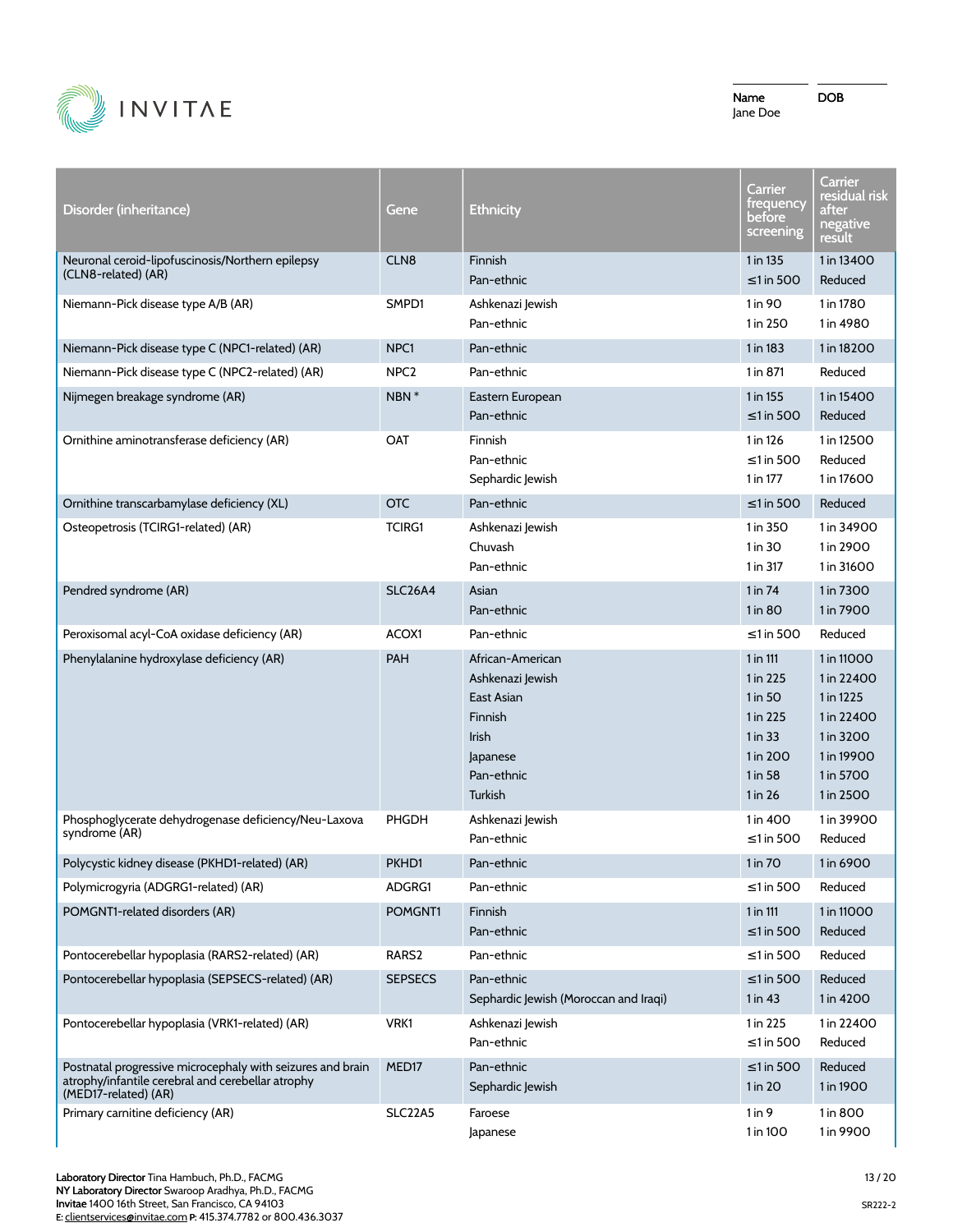

| Disorder (inheritance)                                                            | Gene              | <b>Ethnicity</b>                                   | Carrier<br>trequency<br>before<br>screening | Carrier<br>residual risk<br>after<br>negative<br><u>result </u> |
|-----------------------------------------------------------------------------------|-------------------|----------------------------------------------------|---------------------------------------------|-----------------------------------------------------------------|
|                                                                                   |                   | Pan-ethnic                                         | $1$ in $71$                                 | 1 in 7000                                                       |
| Primary ciliary dyskinesia (DNAH5-related) (AR)                                   | DNAH <sub>5</sub> | Pan-ethnic                                         | 1 in 109                                    | 1 in 10800                                                      |
| Primary ciliary dyskinesia (DNAI1-related) (AR)                                   | DNAI1             | Pan-ethnic                                         | 1 in 250                                    | 1 in 24900                                                      |
| Primary ciliary dyskinesia (DNAI2-related) (AR)                                   | DNAI <sub>2</sub> | Ashkenazi Jewish<br>Pan-ethnic                     | 1 in 200<br>1 in 354                        | 1 in 19900<br>1 in 35300                                        |
| Primary hyperoxaluria type 1 (AR)                                                 | <b>AGXT</b>       | Pan-ethnic                                         | 1 in 135                                    | 1 in 13400                                                      |
| Primary hyperoxaluria type 2 (AR)                                                 | <b>GRHPR</b>      | Pan-ethnic                                         | $\leq$ 1 in 500                             | Reduced                                                         |
| Primary hyperoxaluria type 3 (AR)                                                 | HOGA1             | Pan-ethnic                                         | 1 in 354                                    | 1 in 35300                                                      |
| Progressive familial intrahepatic cholestasis type 2 (AR)                         | ABCB11            | Pan-ethnic                                         | 1 in 100                                    | 1 in 9900                                                       |
| Propionic acidemia (PCCA-related) (AR)                                            | <b>PCCA</b>       | Arab<br>Pan-ethnic                                 | 1 in 100<br>1 in 224                        | 1 in 2475<br>1 in 5575                                          |
| Propionic acidemia (PCCB-related) (AR)                                            | <b>PCCB</b>       | Arab<br>Greenlandic Inuit<br>Pan-ethnic            | 1 in 100<br>1 in 20<br>1 in 224             | 1 in 9900<br>1 in 1900<br>1 in 22300                            |
| Prothrombin-related thrombophilia (AD)                                            | $F2*$             | Pan-ethnic                                         | $1$ in 62                                   | 1 in 6100                                                       |
| PRPS1-related disorders (XL)                                                      | PRPS1             | Pan-ethnic                                         | $\leq$ 1 in 500                             | Reduced                                                         |
| Pycnodysostosis (AR)                                                              | <b>CTSK</b>       | Pan-ethnic                                         | 1 in 438                                    | 1 in 43700                                                      |
| Pyruvate carboxylase deficiency (AR)                                              | PC                | Algonquian Indian<br>Pan-ethnic                    | $1$ in 10<br>1 in 250                       | 1 in 180<br>1 in 4980                                           |
| Pyruvate dehydrogenase deficiency (PDHA1-related) (XL)                            | PDHA1             | Pan-ethnic                                         | $\leq$ 1 in 500                             | Reduced                                                         |
| Pyruvate dehydrogenase deficiency (PDHB-related) (AR)                             | <b>PDHB</b>       | Pan-ethnic                                         | $\leq$ 1 in 500                             | Reduced                                                         |
| Renal tubular acidosis with deafness (ATP6V1B1-related)<br>(AR)                   | ATP6V1B1          | Pan-ethnic<br>Sephardic Jewish                     | $\leq$ 1 in 500<br>1 in 140                 | Reduced<br>1 in 13900                                           |
| Retinitis pigmentosa 25 (AR)                                                      | <b>EYS</b>        | Pan-ethnic<br>Sephardic Jewish                     | 1 in 129<br>$1$ in 42                       | 1 in 12800<br>1 in 4100                                         |
| Retinitis pigmentosa 26 (AR)                                                      | <b>CERKL</b>      | Pan-ethnic<br>Sephardic Jewish                     | 1 in 137<br>$1$ in 24                       | 1 in 13600<br>1 in 2300                                         |
| Retinitis pigmentosa 28 (AR)                                                      | <b>FAM161A</b>    | Ashkenazi Jewish<br>Pan-ethnic<br>Sephardic Jewish | 1 in 214<br>1 in 289<br>$1$ in 41           | 1 in 21300<br>1 in 28800<br>1 in 4000                           |
| Rhizomelic chondrodysplasia punctata type 1/Refsum<br>disease (PEX7-related) (AR) | PEX7              | Pan-ethnic                                         | 1 in 157                                    | 1 in 15600                                                      |
| Rhizomelic chondrodysplasia punctata type 3 (AR)                                  | <b>AGPS</b>       | Pan-ethnic                                         | ≤1 in 500                                   | Reduced                                                         |
| Roberts syndrome (AR)                                                             | ESCO <sub>2</sub> | Pan-ethnic                                         | $\leq$ 1 in 500                             | Reduced                                                         |
| RPGRIP1L-related disorders (AR)                                                   | RPGRIP1L*         | Pan-ethnic                                         | 1 in 259                                    | 1 in 5160                                                       |
| RTEL1-related disorders (AR)                                                      | RTEL1             | Ashkenazi Jewish<br>Pan-ethnic                     | 1 in 222<br>$\leq$ 1 in 500                 | 1 in 22100<br>Reduced                                           |
| Sandhoff disease (AR)                                                             | <b>HEXB</b>       | Metis (Saskatchewan)<br>Pan-ethnic                 | 1 in 15<br>1 in 180                         | 1 in 1400<br>1 in 17900                                         |
| Schimke immuno-osseous dysplasia (AR)                                             | SMARCAL1          | Pan-ethnic                                         | ≤1 in 500                                   | Reduced                                                         |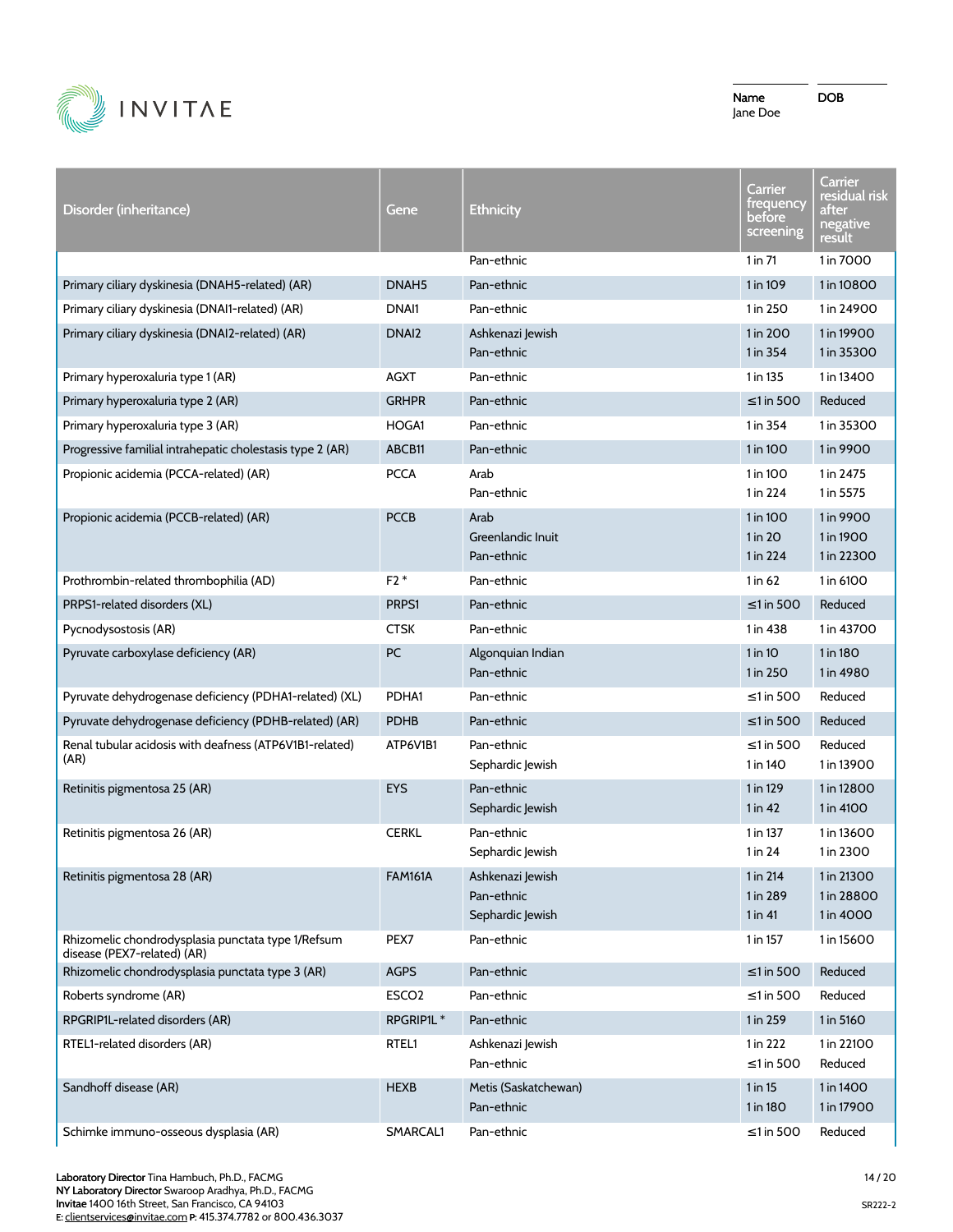

| Disorder (inheritance)                                                                                                                                                       | Gene           | <b>Ethnicity</b>                                                                                                             | Carrier<br>trequency<br>before<br>screening                                         | Carrier<br>residual r <u>isk</u><br>after<br>negative<br>result                             |
|------------------------------------------------------------------------------------------------------------------------------------------------------------------------------|----------------|------------------------------------------------------------------------------------------------------------------------------|-------------------------------------------------------------------------------------|---------------------------------------------------------------------------------------------|
| Severe combined immunodeficiency (DCLRE1C-related)<br>(AR)                                                                                                                   | <b>DCLRE1C</b> | Navajo and Apache<br>Pan-ethnic                                                                                              | 1 in 10<br>$\leq$ 1 in 500                                                          | 1 in 900<br>Reduced                                                                         |
| Severe combined immunodeficiency/Omenn syndrome<br>(RAG2-related) (AR)                                                                                                       | RAG2           | Pan-ethnic                                                                                                                   | $\leq$ 1 in 500                                                                     | Reduced                                                                                     |
| Severe congenital neutropenia (VPS45-related) (AR)                                                                                                                           | VPS45          | Pan-ethnic                                                                                                                   | $\leq$ 1 in 500                                                                     | Reduced                                                                                     |
| Sialic acid storage disorders (AR)                                                                                                                                           | <b>SLC17A5</b> | Finnish<br>Pan-ethnic                                                                                                        | 1 in 100<br>$\leq$ 1 in 500                                                         | 1 in 9900<br>Reduced                                                                        |
| Sjögren-Larsson syndrome (AR)                                                                                                                                                | ALDH3A2        | Pan-ethnic<br>Swedish                                                                                                        | $\leq$ 1 in 500<br>1 in 250                                                         | Reduced<br>1 in 24900                                                                       |
| SLC26A2-related disorders (AR)                                                                                                                                               | <b>SLC26A2</b> | Finnish<br>Pan-ethnic                                                                                                        | $1$ in $75$<br>1 in 158                                                             | 1 in 1480<br>1 in 3140                                                                      |
| SLC35A3-related disorder (AR)                                                                                                                                                | SLC35A3        | Ashkenazi Jewish<br>Pan-ethnic                                                                                               | 1 in 469<br>$\leq$ 1 in 500                                                         | 1 in 46800<br>Reduced                                                                       |
| Smith-Lemli-Opitz syndrome (AR)                                                                                                                                              | DHCR7          | African-American<br>Ashkenazi Jewish<br>Hispanic<br>Northern European<br>Pan-ethnic<br>Sephardic Jewish<br>Southern European | 1 in 339<br>$1$ in $41$<br>1 in 135<br>1 in 50<br>$1$ in $71$<br>1 in 68<br>1 in 83 | 1 in 8450<br>1 in 1000<br>1 in 3350<br>1 in 1225<br>1 in 1750<br>1 in 1675<br>1 in 2050     |
|                                                                                                                                                                              |                |                                                                                                                              |                                                                                     |                                                                                             |
| Spastic paraplegia type 15 (AR)                                                                                                                                              | ZFYVE26        | Pan-ethnic                                                                                                                   | $\leq$ 1 in 500                                                                     | Reduced                                                                                     |
| Spastic paraplegia type 49 (AR)                                                                                                                                              | TECPR2         | Sephardic Jewish - Bukharian                                                                                                 | 1 in 38                                                                             | 1 in 3700                                                                                   |
| Spinal muscular atrophy (AR)<br>SMN1: 3 copies<br>Carrier residual risks listed are for 2 copy SMN1 results.<br>Carrier residual risk for >2 copies are 5- to 10-fold lower. | $SMN1*$        | African-American<br>Ashkenazi Jewish<br>Asian<br>Caucasian<br>Hispanic                                                       | 1 in 66<br>$1$ in 41<br>1 in 53<br>1 in 35<br>1 in 117                              | 1 in 233<br>1 in 667<br>1 in 743<br>1 in 567<br>1 in 1161                                   |
| Spondylothoracic dysostosis (AR)                                                                                                                                             | MESP2          | Pan-ethnic<br>Puerto Rican                                                                                                   | 1 in 224<br>1 in 55                                                                 | 1 in 22300<br>1 in 5400                                                                     |
| Steel syndrome (AR)                                                                                                                                                          | COL27A1*       | Pan-ethnic<br>Puerto Rican                                                                                                   | $\leq$ 1 in 500 Reduced<br>1 in 51                                                  | 1 in 5000                                                                                   |
| Stüve-Wiedemann syndrome (AR)                                                                                                                                                | LIFR           | Pan-ethnic                                                                                                                   | $\leq$ 1 in 500                                                                     | Reduced                                                                                     |
| Tay-Sachs disease/hexosaminidase A deficiency (AR)                                                                                                                           | <b>HEXA</b>    | Ashkenazi Jewish<br>Asian<br>Caucasian<br>French Canadian<br>Irish<br>Pan-ethnic<br>Sephardic Jewish                         | 1 in 27<br>1 in 126<br>1 in 182<br>1 in 27<br>1 in 41<br>1 in 250<br>1 in 125       | 1 in 2600<br>1 in 12500<br>1 in 18100<br>1 in 2600<br>1 in 4000<br>1 in 24900<br>1 in 12400 |
| Tetrahydrobiopterin deficiency (PTS-related) (AR)                                                                                                                            | <b>PTS</b>     | Chinese<br>Pan-ethnic                                                                                                        | 1 in 122<br>1 in 433                                                                | 1 in 12100<br>1 in 43200                                                                    |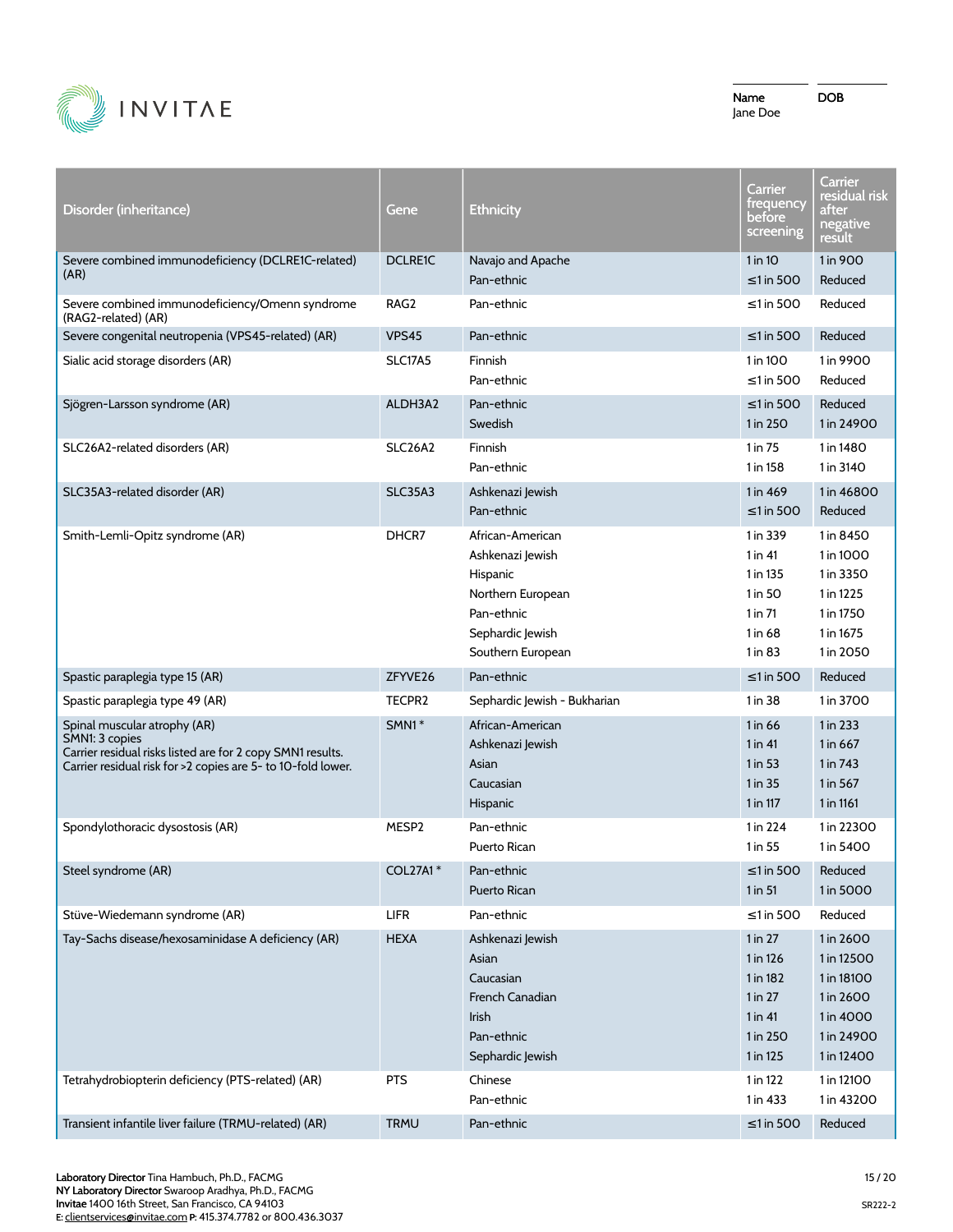

| Disorder (inheritance)                                 | Gene               | <b>Ethnicity</b>                                                                            | Carrier<br>trequency<br>before<br>screening         | Carrier<br>residual risk<br>after<br>negative<br>result       |
|--------------------------------------------------------|--------------------|---------------------------------------------------------------------------------------------|-----------------------------------------------------|---------------------------------------------------------------|
|                                                        |                    | Sephardic Jewish (Yemenite)                                                                 | 1 in 34                                             | 1 in 3300                                                     |
| Tyrosine hydroxylase deficiency (AR)                   | TH                 | Caucasian<br>Pan-ethnic                                                                     | 1 in 224<br>$\leq$ 1 in 500                         | 1 in 22300<br>Reduced                                         |
| Tyrosinemia type I (AR)                                | FAH                | Ashkenazi Jewish<br>French Canadian<br>French Canadian (Saguenay-Lac-St-Jean)<br>Pan-ethnic | 1 in 143<br>1 in 66<br>1 in 16<br>1 in 125          | 1 in 2840<br>1 in 1300<br>1 in 300<br>1 in 2480               |
| Tyrosinemia type II (AR)                               | <b>TAT</b>         | Pan-ethnic                                                                                  | 1 in 250                                            | 1 in 24900                                                    |
| Usher syndrome type IB/MYO7A-related disorders (AR)    | MYO7A              | Pan-ethnic                                                                                  | 1 in 200                                            | 1 in 3980                                                     |
| Usher syndrome type IC/USH1C-related disorders (AR)    | <b>USH1C</b>       | French Canadian/Acadian<br>Pan-ethnic<br>Sephardic Jewish                                   | 1 in 227<br>1 in 353<br>1 in 125                    | 1 in 22600<br>1 in 3521<br>1 in 1241                          |
| Usher syndrome type ID (AR)                            | CDH <sub>23</sub>  | Pan-ethnic                                                                                  | 1 in 202                                            | 1 in 4020                                                     |
| Usher syndrome type IF/PCDH15-related disorders (AR)   | PCDH <sub>15</sub> | Ashkenazi Jewish<br>Pan-ethnic                                                              | 1 in 78<br>1 in 400                                 | 1 in 7700<br>1 in 39900                                       |
| Usher syndrome type IIA/USH2A-related disorders (AR)   | USH <sub>2</sub> A | Caucasian<br>Pan-ethnic<br>Sephardic Jewish                                                 | 1 in 70<br>1 in 112<br>1 in 36                      | 1 in 6900<br>1 in 11100<br>1 in 3500                          |
| Usher syndrome type IIIA (AR)                          | <b>CLRN1</b>       | Ashkenazi Jewish<br>Pan-ethnic                                                              | 1 in 120<br>1 in 533                                | 1 in 11900<br>Reduced                                         |
| Very long-chain acyl-CoA dehydrogenase deficiency (AR) | <b>ACADVL</b>      | Pan-ethnic                                                                                  | 1 in 100                                            | 1 in 9900                                                     |
| Wilson disease (AR)                                    | ATP7B              | Ashkenazi Jewish<br>Canary Islander<br>Pan-ethnic<br>Sardinian<br>Sephardic Jewish          | 1 in 67<br>1 in 25<br>1 in 90<br>1 in 50<br>1 in 65 | 1 in 3300<br>1 in 1200<br>1 in 4450<br>1 in 2450<br>1 in 3200 |
| WNT10A-related disorders (AR)                          | WNT10A             | Pan-ethnic                                                                                  | 1 in 305                                            | 1 in 30400                                                    |
| X-linked adrenoleukodystrophy (XL)                     | ABCD1              | Pan-ethnic<br>Sephardic Jewish                                                              | 1 in 16800<br>≤1 in 500                             | Reduced<br>Reduced                                            |
| X-linked creatine transporter deficiency (XL)          | SLC6A8             | Pan-ethnic                                                                                  | $\leq 1$ in 500                                     | Reduced                                                       |
| X-linked juvenile retinoschisis (XL)                   | RS1                | Pan-ethnic                                                                                  | $\leq$ 1 in 500                                     | Reduced                                                       |
| X-linked myotubular myopathy (XL)                      | MTM1               | Pan-ethnic                                                                                  | $\leq$ 1 in 500                                     | Reduced                                                       |
| X-linked severe combined immunodeficiency (XL)         | IL2RG              | Pan-ethnic                                                                                  | $\leq$ 1 in 500                                     | Reduced                                                       |
| Xeroderma pigmentosum complementation group A (AR)     | <b>XPA</b>         | Japanese<br>Pan-ethnic                                                                      | 1 in 100<br>1 in 1667                               | 1 in 9900<br>Reduced                                          |
| Xeroderma pigmentosum complemetation group C (AR)      | <b>XPC</b>         | Pan-ethnic<br>Tunisian                                                                      | 1 in 763<br>1 in 50                                 | Reduced<br>1 in 4900                                          |
| Zellweger spectrum disorder (PEX1-related) (AR)        | PEX1               | Pan-ethnic                                                                                  | 1 in 144                                            | 1 in 14300                                                    |
| Zellweger spectrum disorder (PEX2-related) (AR)        | PEX <sub>2</sub>   | Ashkenazi Jewish<br>Pan-ethnic                                                              | 1 in 227<br>≤1 in 500                               | 1 in 22600<br>Reduced                                         |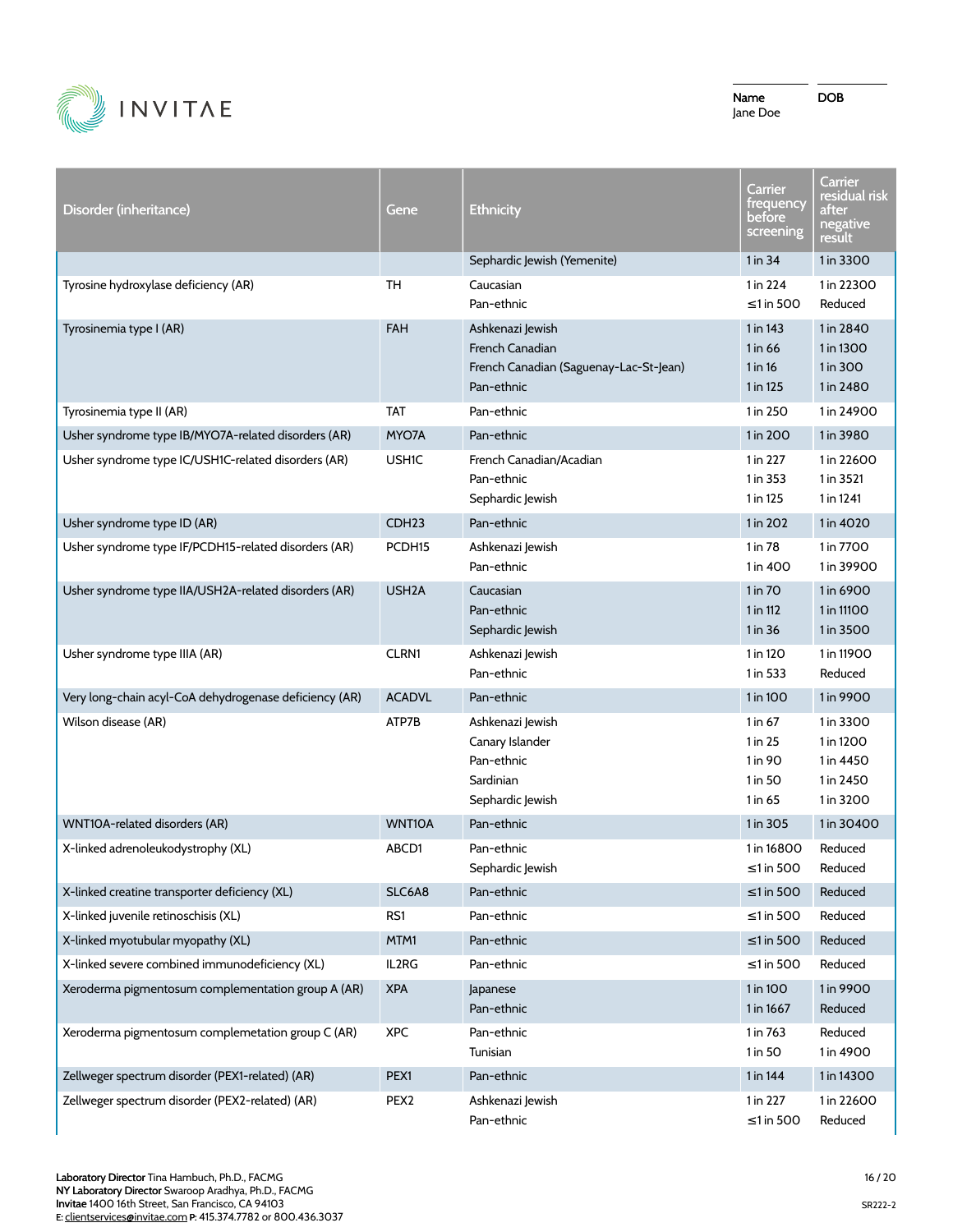

| Disorder (inheritance)                           | Gene              | <b>Ethnicity</b>                                  | Carrier<br>trequency<br>before<br>screening | <b>Carrier</b><br>residual risk<br>after<br>negative<br>result |
|--------------------------------------------------|-------------------|---------------------------------------------------|---------------------------------------------|----------------------------------------------------------------|
| Zellweger spectrum disorder (PEX6-related) (AR)  | PEX <sub>6</sub>  | French Canadian<br>Pan-ethnic<br>Sephardic Jewish | 1 in 55<br>1 in 294<br>$1$ in 18            | 1 in 5400<br>1 in 29300<br>1 in 1700                           |
| Zellweger spectrum disorder (PEX10-related) (AR) | PEX <sub>10</sub> | Pan-ethnic                                        | 1 in 606                                    | Reduced                                                        |
| Zellweger spectrum disorder (PEX12-related) (AR) | <b>PEX12</b>      | Pan-ethnic                                        | 1 in 409                                    | 1 in 40800                                                     |

# **Technical methods**

- Genomic DNA obtained from the submitted sample is enriched for targeted regions using a hybridization-based protocol, and sequenced using Illumina technology. Unless otherwise indicated, all targeted regions are sequenced with ≥50x depth or are supplemented with additional analysis. Reads are aligned to a reference sequence (GRCh37), and sequence changes are identified and interpreted in the context of a single clinically relevant transcript, indicated below. Enrichment and analysis focus on the coding sequence of the indicated transcripts, 10bp of flanking intronic sequence, and other specific genomic regions demonstrated to be causative of disease at the time of assay design. Promoters, untranslated regions, and other non-coding regions are not otherwise interrogated. Exonic deletions and duplications are called using an in-house algorithm that determines copy number at each target by comparing the read depth for each target in the proband sequence with both mean read-depth and read-depth distribution, obtained from a set of clinical samples. All clinically significant observations are confirmed by orthogonal technologies, except individually validated variants. Confirmation technologies include any of the following: Sanger sequencing, Pacific Biosciences SMRT sequencing, MLPA, MLPA-seq, Array CGH. Array CGH confirmation of NGS CNV calling performed by Invitae Corporation (1400 16th Street, San Francisco, CA 94103, #05D2040778). The following analyses are performed if relevant to the requisition. For GBA, the reference genome has been modified to mask the sites of polymorphic paralog sequence variants (PSVs) in both GBA and GBAP1. If one or more reportable variants is identified (see Limitations), GBA is amplified by long-range PCR; PacBio sequencing of the long-range amplicons is used to confirm the variant. Gene conversion events are flagged by our NGS pipeline and reportable pseudogene-derived variants are identified by long-range PCR of GBA followed by PacBio sequencing of the long-range amplicons. For HBA1/2, the reference genome has been modified to force some sequencing reads derived from HBA1 to align to HBA2, and variant calling algorithms are modified to support an expectation of 4 alleles in these regions. HBA1/2 copy number calling is performed by a custom hypothesis testing algorithm which generates diplotype calls. If sequence data for a sample does not support a unique high confidence match from among hypotheses tested, that sample is flagged for manual review. Copy number variation is only reported for coding sequence of HBA1 and HBA2 and the HS-40 region. This assay does not distinguish among the -ɑ3.7 subtypes, and all -ɑ3.7 variants are called as HBA1 deletions. This assay may not detect overlapping copy gain and copy loss events when the breakpoints of those events are similar. For FMR1, triplet repeats are detected by PCR with fluorescently labeled primers followed by capillary electrophoresis. Sizing accuracy is expected to be ±1 for CGG repeat alleles less than or equal to 90 repeat units and ±3 for CGG repeat alleles greater than 90 repeat units. If the two CGG repeats listed are the same, this may indicate that both alleles are the same size or that one allele is the reported size and the other allele is too small to be detected by this analysis. Reference ranges: Normal: <45 CGG repeats, intermediate: 45-54 CGG repeats, premutation: 55-200 CGG repeats, full mutation: >200 repeats. Technical component of confirmatory sequencing is performed by Invitae Corporation (1400 16th Street, San Francisco, CA 94103, #05D2040778).
- The following transcripts were used in this analysis: ABCB11 (NM\_003742.2), ABCC8 (NM\_000352.4), ABCD1 (NM\_000033.3), ACAD9 (NM\_014049.4), ACADM (NM\_000016.5), ACADVL (NM\_000018.3), ACAT1 (NM\_000019.3), ACOX1 (NM\_004035.6), ACSF3 (NM\_174917.4), ADA (NM\_000022.2), ADAMTS2 (NM\_014244.4), ADGRG1 (NM\_005682.6), AGA (NM\_000027.3), AGL (NM\_000642.2), AGPS (NM\_003659.3), AGXT (NM\_000030.2), AIRE (NM\_000383.3), ALDH3A2 (NM\_000382.2), ALDOB (NM\_000035.3), ALG6 (NM\_013339.3), ALMS1 (NM\_015120.4), ALPL (NM\_000478.5), AMT (NM\_000481.3), AQP2 (NM\_000486.5), ARG1 (NM\_000045.3), ARSA (NM\_000487.5), ARSB (NM\_000046.3), ASL (NM\_000048.3), ASNS (NM\_133436.3), ASPA (NM\_000049.2), ASS1 (NM\_000050.4), ATM (NM\_000051.3), ATP6V1B1 (NM\_001692.3), ATP7A (NM\_000052.6), ATP7B (NM\_000053.3), ATRX (NM\_000489.4), BBS1 (NM\_024649.4), BBS10 (NM\_024685.3), BBS12 (NM\_152618.2), BBS2 (NM\_031885.3), BCKDHA (NM\_000709.3), BCKDHB (NM\_183050.2), BCS1L (NM\_004328.4), BLM (NM\_000057.3), BSND (NM\_057176.2), BTD (NM\_000060.3), CAPN3 (NM\_000070.2), CBS (NM\_000071.2), CDH23 (NM\_022124.5), CEP290 (NM\_025114.3), CERKL (NM\_001030311.2), CFTR (NM\_000492.3), CHM (NM\_000390.2), CHRNE (NM\_000080.3), CIITA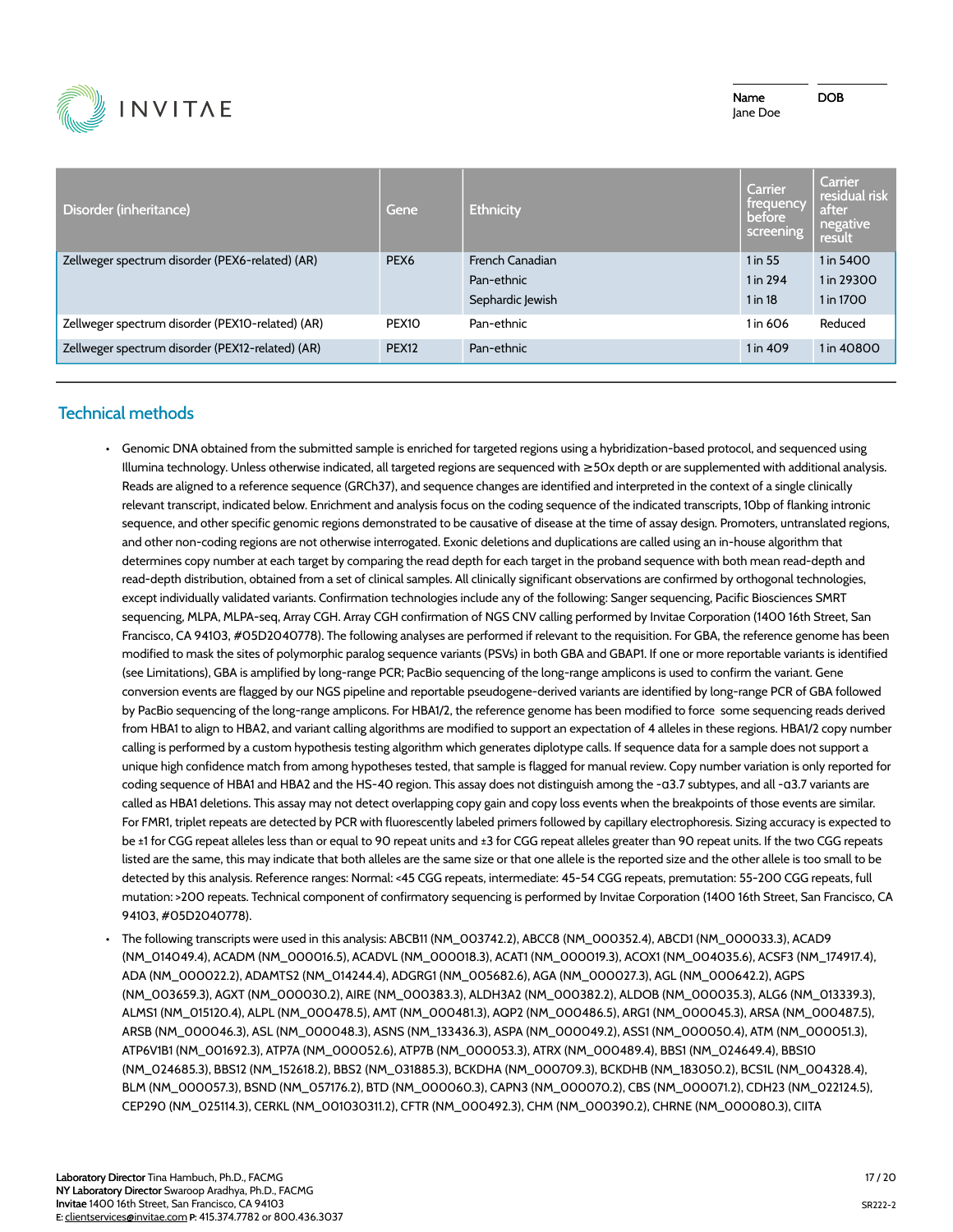

# **Technical methods**

(NM\_000246.3), CLN3 (NM\_001042432.1), CLN5 (NM\_006493.2), CLN6 (NM\_017882.2), CLN8 (NM\_018941.3), CLRN1 (NM\_174878.2), CNGB3 (NM\_019098.4), COL27A1 (NM\_032888.3), COL4A3 (NM\_000091.4), COL4A4 (NM\_000092.4), COL4A5 (NM\_000495.4), COL7A1 (NM\_000094.3), CPS1 (NM\_001875.4), CPT1A (NM\_001876.3), CPT2 (NM\_000098.2), CRB1 (NM\_201253.2), CTNS (NM\_004937.2), CTSK (NM\_000396.3), CYBA (NM\_000101.3), CYBB (NM\_000397.3), CYP11B1 (NM\_000497.3), CYP11B2 (NM\_000498.3), CYP17A1 (NM\_000102.3), CYP19A1 (NM\_031226.2), CYP27A1 (NM\_000784.3), DBT (NM\_001918.3), DCLRE1C (NM\_001033855.2), DHCR7 (NM\_001360.2), DHDDS (NM\_024887.3), DLD (NM\_000108.4), DMD (NM\_004006.2), DNAH5 (NM\_001369.2), DNAI1 (NM\_012144.3), DNAI2 (NM\_023036.4), DYSF (NM\_003494.3), EDA (NM\_001399.4), EIF2B5 (NM\_003907.2), ELP1 (NM\_003640.3), EMD (NM\_000117.2), ERCC6 (NM\_000124.3), ERCC8 (NM\_000082.3), ESCO2 (NM\_001017420.2), ETFA (NM\_000126.3), ETFDH (NM\_004453.3), ETHE1 (NM\_014297.3), EVC (NM\_153717.2), EVC2 (NM\_147127.4), EYS (NM\_001142800.1), F11 (NM\_000128.3), F2 (NM\_000506.3), F5 (NM\_000130.4), F9 (NM\_000133.3), FAH (NM\_000137.2), FAM161A (NM\_001201543.1), FANCA (NM\_000135.2), FANCC (NM\_000136.2), FANCG (NM\_004629.1), FH (NM\_000143.3), FKRP (NM\_024301.4), FKTN (NM\_001079802.1), FMR1 (NM\_002024.5), G6PC (NM\_000151.3), G6PD (NM\_001042351.2), GAA (NM\_000152.3), GALC (NM\_000153.3), GALK1 (NM\_000154.1), GALT (NM\_000155.3), GAMT (NM\_000156.5), GBA (NM\_001005741.2), GBE1 (NM\_000158.3), GCDH (NM\_000159.3), GFM1 (NM\_024996.5), GJB1 (NM\_000166.5), GJB2 (NM\_004004.5), GLA (NM\_000169.2), GLB1 (NM\_000404.2), GLDC (NM\_000170.2), GLE1 (NM\_001003722.1), GNE (NM\_001128227.2), GNPTAB (NM\_024312.4), GNPTG (NM\_032520.4), GNS (NM\_002076.3), GP1BA (NM\_000173.6), GP9 (NM\_000174.4), GRHPR (NM\_012203.1), HADHA (NM\_000182.4), HAX1 (NM\_006118.3), HBA1 (NM\_000558.4), HBA2 (NM\_000517.4), HBB (NM\_000518.4), HEXA (NM\_000520.4), HEXB (NM\_000521.3), HFE (NM\_000410.3), HGD (NM\_000187.3), HGSNAT (NM\_152419.2), HJV (NM\_213653.3), HLCS (NM\_000411.6), HMGCL (NM\_000191.2), HOGA1 (NM\_138413.3), HPS1 (NM\_000195.4), HPS3 (NM\_032383.4), HSD17B4 (NM\_000414.3), HSD3B2 (NM\_000198.3), HYAL1 (NM\_153281.1), HYLS1 (NM\_145014.2), IDS (NM\_000202.6), IDUA (NM\_000203.4), IL2RG (NM\_000206.2), IVD (NM\_002225.3), KCNJ11 (NM\_000525.3), LAMA2 (NM\_000426.3), LAMA3 (NM\_000227.4), LAMB3 (NM\_000228.2), LAMC2 (NM\_005562.2), LCA5 (NM\_181714.3), LDLR (NM\_000527.4), LDLRAP1 (NM\_015627.2), LHX3 (NM\_014564.4), LIFR (NM\_002310.5), LIPA (NM\_000235.3), LOXHD1 (NM\_144612.6), LPL (NM\_000237.2), LRPPRC (NM\_133259.3), MAN2B1 (NM\_000528.3), MCCC1 (NM\_020166.4), MCCC2 (NM\_022132.4), MCOLN1 (NM\_020533.2), MED17 (NM\_004268.4), MEFV (NM\_000243.2), MESP2 (NM\_001039958.1), MFSD8 (NM\_152778.2), MKS1 (NM\_017777.3), MLC1 (NM\_015166.3), MMAA (NM\_172250.2), MMAB (NM\_052845.3), MMACHC (NM\_015506.2), MMADHC (NM\_015702.2), MPI (NM\_002435.2), MPL (NM\_005373.2), MPV17 (NM\_002437.4), MTHFR (NM\_005957.4), MTM1 (NM\_000252.2), MTRR (NM\_002454.2), MTTP (NM\_000253.3), MUT (NM\_000255.3), MYO7A (NM\_000260.3), NAGLU (NM\_000263.3), NAGS (NM\_153006.2), NBN (NM\_002485.4), NDRG1 (NM\_006096.3), NDUFAF5 (NM\_024120.4), NDUFS6 (NM\_004553.4), NEB (NM\_001271208.1), NPC1 (NM\_000271.4), NPC2 (NM\_006432.3), NPHS1 (NM\_004646.3), NPHS2 (NM\_014625.3), NR2E3 (NM\_014249.3), NTRK1 (NM\_001012331.1), OAT (NM\_000274.3), OPA3 (NM\_025136.3), OTC (NM\_000531.5), PAH (NM\_000277.1), PC (NM\_000920.3), PCCA (NM\_000282.3), PCCB (NM\_000532.4), PCDH15 (NM\_033056.3), PDHA1 (NM\_000284.3), PDHB (NM\_000925.3), PEX1 (NM\_000466.2), PEX10 (NM\_153818.1), PEX12 (NM\_000286.2), PEX2 (NM\_000318.2), PEX6 (NM\_000287.3), PEX7 (NM\_000288.3), PFKM (NM\_000289.5), PHGDH (NM\_006623.3), PKHD1 (NM\_138694.3), PMM2 (NM\_000303.2), POMGNT1 (NM\_017739.3), PPT1 (NM\_000310.3), PROP1 (NM\_006261.4), PRPS1 (NM\_002764.3), PSAP (NM\_002778.3), PTS (NM\_000317.2), PUS1 (NM\_025215.5), PYGM (NM\_005609.3), RAB23 (NM\_183227.2), RAG2 (NM\_000536.3), RAPSN (NM\_005055.4), RARS2 (NM\_020320.3), RDH12 (NM\_152443.2), RMRP (NR\_003051.3), RPE65 (NM\_000329.2), RPGRIP1L (NM\_015272.2), RS1 (NM\_000330.3), RTEL1 (NM\_001283009.1), SACS (NM\_014363.5), SAMHD1 (NM\_015474.3), SEPSECS (NM\_016955.3), SERPINA1 (NM\_000295.4), SGCA (NM\_000023.2), SGCB (NM\_000232.4), SGCG (NM\_000231.2), SGSH (NM\_000199.3), SLC12A3 (NM\_000339.2), SLC12A6 (NM\_133647.1), SLC17A5 (NM\_012434.4), SLC22A5 (NM\_003060.3), SLC25A13 (NM\_014251.2), SLC25A15 (NM\_014252.3), SLC26A2 (NM\_000112.3), SLC26A4 (NM\_000441.1), SLC35A3 (NM\_012243.2), SLC37A4 (NM\_001164277.1), SLC39A4 (NM\_130849.3), SLC4A11 (NM\_032034.3), SLC6A8 (NM\_005629.3), SLC7A7 (NM\_001126106.2), SMARCAL1 (NM\_014140.3), SMN1 (NM\_000344.3), SMPD1 (NM\_000543.4), STAR (NM\_000349.2), SUMF1 (NM\_182760.3), TAT (NM\_000353.2), TCIRG1 (NM\_006019.3), TECPR2 (NM\_014844.3), TFR2 (NM\_003227.3), TGM1 (NM\_000359.2), TH (NM\_199292.2), TMEM216 (NM\_001173990.2), TPP1 (NM\_000391.3), TRMU (NM\_018006.4), TSFM (NM\_001172696.1), TTPA (NM\_000370.3), TYMP (NM\_001953.4), USH1C (NM\_005709.3), USH2A (NM\_206933.2), VPS13A (NM\_033305.2), VPS13B (NM\_017890.4), VPS45 (NM\_007259.4), VRK1 (NM\_003384.2), VSX2 (NM\_182894.2), WNT10A (NM\_025216.2), XPA (NM\_000380.3), XPC (NM\_004628.4), ZFYVE26 (NM\_015346.3).

• Variants of uncertain significance are not included in this report; however, if additional evidence becomes available to indicate that a previously uncertain variant is clinically significant, Invitae will update this report and provide notification.

- A PMID is a unique identifier referring to a published, scientific paper. Search by PMID at http://www.ncbi.nlm.nih.gov/pubmed.
- An rsID is a unique identifier referring to a single genomic position, and is used to associate population frequency information with sequence changes at that position. Reported population frequencies are derived from a number of public sites that aggregate data from large-scale population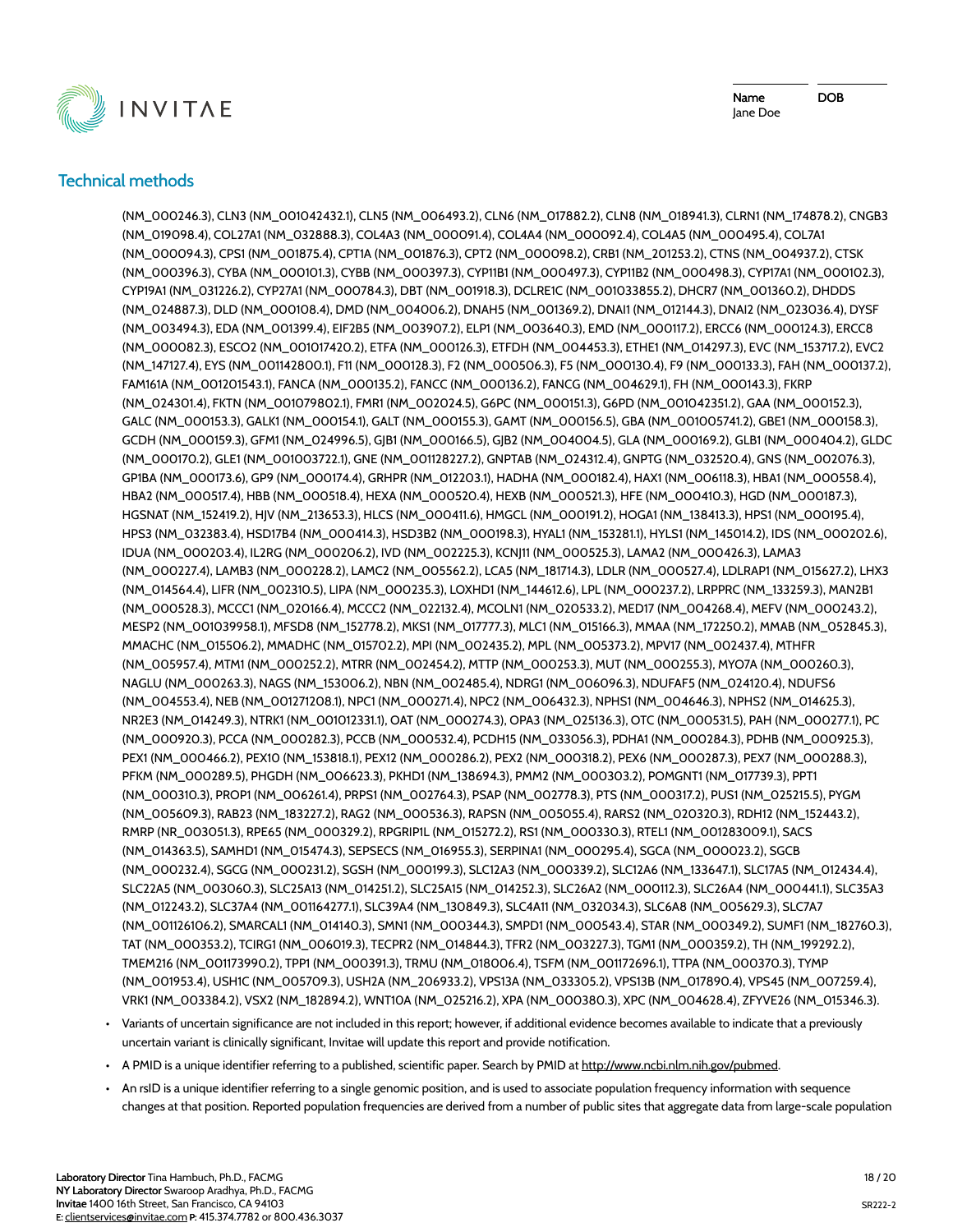

# **Technical methods**

sequencing projects, including ExAC (http://exac.broadinstitute.org), gnomAD (http://gnomad.broadinstitute.org), and dbSNP (http://ncbi.nlm.nih.gov/SNP).

### **Limitations**

- Based on validation study results, this assay achieves >99% analytical sensitivity and specificity for single nucleotide variants, insertions and deletions <15bp in length, and exon-level deletions and duplications. Invitae's methods also detect insertions and deletions larger than 15bp but smaller than a full exon but sensitivity for these may be marginally reduced. Invitae's deletion/duplication analysis determines copy number at a single exon resolution at virtually all targeted exons. However, in rare situations, single-exon copy number events may not be analyzed due to inherent sequence properties or isolated reduction in data quality. Certain types of variants, such as structural rearrangements (e.g. inversions, gene conversion events, translocations, etc.) or variants embedded in sequence with complex architecture (e.g. short tandem repeats or segmental duplications), may not be detected. Additionally, it may not be possible to fully resolve certain details about variants, such as mosaicism, phasing, or mapping ambiguity. Unless explicitly guaranteed, sequence changes in the promoter, non-coding exons, and other non-coding regions are not covered by this assay. Please consult the test definition on our website for details regarding regions or types of variants that are covered or excluded for this test. This report reflects the analysis of an extracted genomic DNA sample. In very rare cases, (circulating hematolymphoid neoplasm, bone marrow transplant, recent blood transfusion) the analyzed DNA may not represent the patient's constitutional genome.
- GP1BA: c.104delA (p.Lys35Argfs\*4), c.165\_168delTGAG (p.Ser55Argfs\*12), c.376A>G (p.Asn126Asp), c.434T>C (p.Leu145Pro), c.515C>T (p.Ala172Val), c.584\_586delTCC (p.Leu195del), c.673T>A (p.Cys225Ser), c.1454dupT (p.Ser486Ilefs\*12), c.1480delA (p.Thr494Profs\*59), c.1601\_1602delAT (p.Tyr534Cysfs\*82), c.1620G>A (p.Trp540\*) variants only. HBA1/2: This assay is designed to detect deletions and duplications of HBA1 and/or HBA2, resulting from the -alpha20.5, --MED, --SEA, --FIL/--THAI, -alpha3.7, -alpha4.2, anti3.7 and anti4.2. Sensitivity to detect other copy number variants may be reduced. Detection of overlapping deletion and duplication events will be limited to combinations of events with significantly differing boundaries. In addition, deletion of the enhancer element HS-40 and the sequence variant, Constant Spring (NM\_000517.4:c.427T>C), can be identified by this assay. TSFM: Sequence analysis not offered for exon 5. VPS13A: Deletion/duplication analysis is not offered for exons 2-3, 27-28. F2: Prothrombin G20210A (c.\*97G>A) variant only. RPGRIP1L: Sequence analysis not offered for exon 23. COL27A1: Deletion/duplication analysis is not offered for exons 46-47. MTHFR: The NM\_005957.4:c.665C>T (p.Ala222Val) (aka 677C>T) and c.1286A>C (p.Glu429Ala) (aka 1298A>C) variants are not reported in our primary report. SMN1: Systematic exon numbering is used for all genes, including SMN1, and for this reason the exon typically referred to as exon 7 in the literature (PMID: 8838816) is referred to as exon 8 in this report. This assay unambiguously detects SMN1 exon 8 copy number. The presence of the g.27134T>G variant (also known as c.\*3+80T>G) is reported if SMN1 copy number = 2. ALG6: Deletion/duplication analysis is not offered for exons 11-12. NBN: Deletion/duplication analysis is not offered for exons 15-16. F5: Factor V Leiden variant only. NEB: Deletion/duplication analysis is not offered for exons 82-105. NEB variants in this region with no evidence towards pathogenicity are not included in this report, but are available upon request. MMADHC: Deletion/duplication analysis is not offered for exons 5-6. COL4A5: Deletion/duplication analysis is not offered for exons 11-12. IDS: Detection of complex rearrangements not offered (PMID: 7633410, 20301451). GBA: c.84dupG (p.Leu29Alafs\*18), c.115+1G>A (Splice donor), c.222\_224delTAC (p.Thr75del), c.475C>T (p.Arg159Trp), c.595\_596delCT (p.Leu199Aspfs\*62), c.680A>G (p.Asn227Ser), c.721G>A (p.Gly241Arg), c.754T>A (p.Phe252Ile), c.1226A>G (p.Asn409Ser), c.1246G>A (p.Gly416Ser), c.1263\_1317del (p.Leu422Profs\*4), c.1297G>T (p.Val433Leu), c.1342G>C (p.Asp448His), c.1343A>T (p.Asp448Val), c.1448T>C (p.Leu483Pro), c.1504C>T (p.Arg502Cys), c.1505G>A (p.Arg502His), c.1603C>T (p.Arg535Cys), c.1604G>A (p.Arg535His) variants only. Sensitivity to detect these variants if they result from complex gene conversion events may be reduced. FMR1: This assay is designed to detect and categorize CGG repeats found at the promoter region of the FMR1 locus for all alleles reported. If two equal alleles are reported, this may indicate that both alleles are the same size, or that one allele is the reported size and the other allele is too small to be detected by this analysis.

This report has been reviewed and approved by:

Placeholder for signature